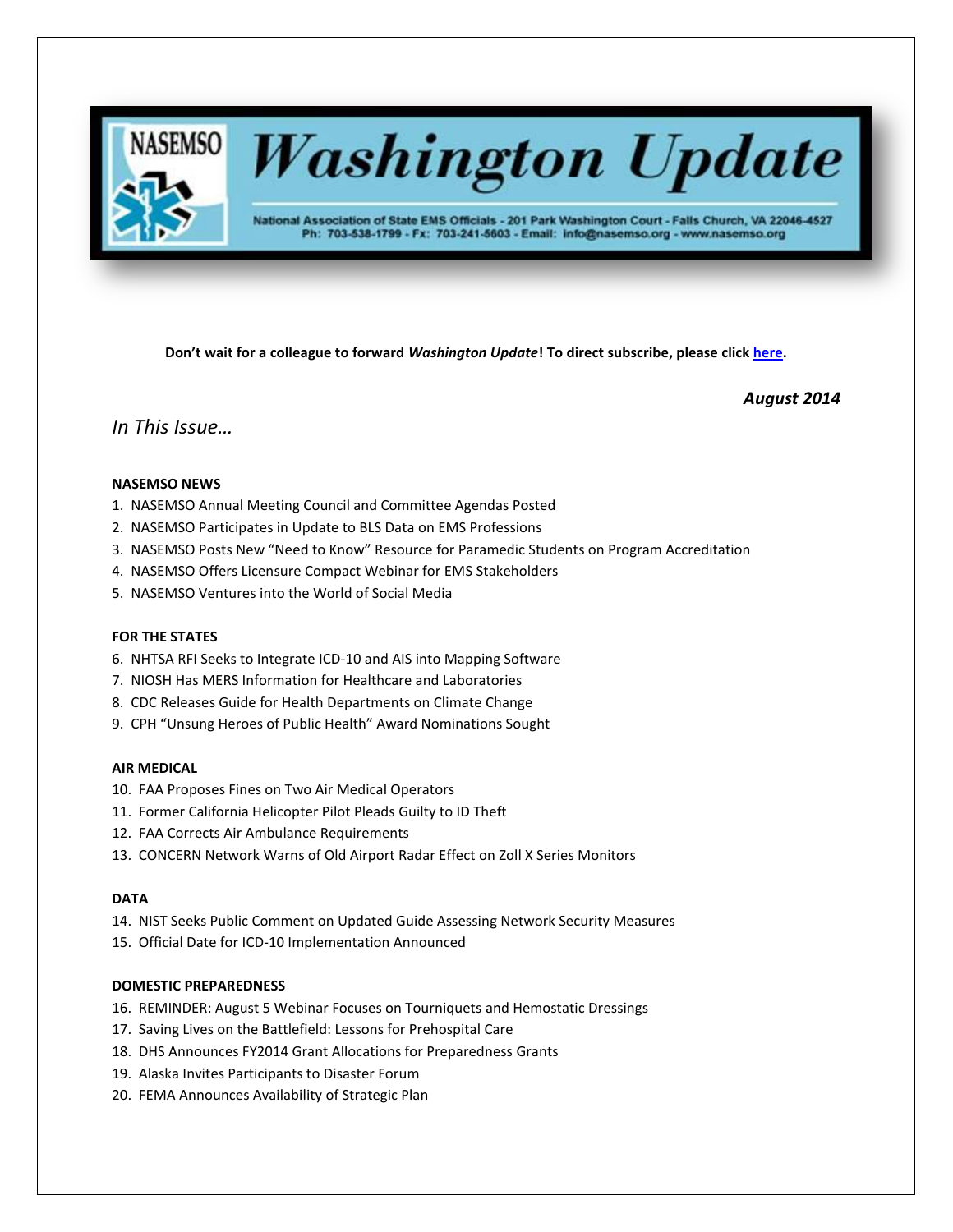NASEMSO Washington Update **2014**

- 21. Response to Radiologic Incidents Focus of New CDC Report
- 22. US Influenza Vaccine Supply Expected to Top 150 Million Doses
- 23. NIST Announces Competition for Community Resilience Center of Excellence
- 24. 2014 National Preparedness Month Theme Announced
- 25. FEMA Releases National Protection Framework
- 26. NACCD to Hold Inaugural Meeting This Week
- 27. House Passes Bill to Increase Use of Social Media Use During Disasters
- 28. Free Online Emergency Responder Health Monitoring and Surveillance Training
- 29. Learning in Disaster Health 2014: Registration Now Open
- 30. New GAO Report Focuses on FEMA Efficiencies and Operations
- 31. BUMC Publishes Study on EMS in Active Shooter Scenarios
- 32. BPC Publishes Follow-up Report on Terrorist Threats
- 33. NIOSH Issues First Closed-Circuit Escape Respirator Approval Under New Certification Requirements

#### **GOVERNMENT AFFAIRS**

- 34. Senate Committee Announces FY2015 LHHS Spending Bill
- 35. Highway Reauthorization Update

#### **MEDICAL DIRECTION**

- 36. FDA Approves Ultraportable Ultrasound in US
- 37. USAG Announces Plans for Federal Law Enforcement Personnel to Begin Carrying Naloxone
- 38. States to Consider Measure to Expedite Multistate Medical Licensure

#### **PEDIATRIC EMERGENCY CARE**

- 39. New Document Highlights Childhood Ag Research
- 40. Down on the Farm; Fifteen Years of Childhood Agricultural Injury Prevention
- 41. NHTSA Provides Useful Prevention Resources on Kids in Hot Cars
- 42. Keeping Kids Safe: Opportunities and Challenges in Bullying Prevention
- 43. NCDMPH Releases "Radiation Disaster Issues in Children: A Case-Based Activity"

#### **TRAUMA**

- 44. Ohio Geriatric Trauma Guidelines Improve Triage Sensitivity
- 45. New Study Shows Even Mild Brain Injury Causes Brain Damage

#### **FEDERAL PARTNERS**

46. NHTSA OEMS Research Notes Break Down National EMS Assessment

- 47. FDA Approves New Extended Release Oxycodone with Abuse Deterrent Properties
- 48. New AHRQ Monograph Addresses Mental Health: 1st Versus 2nd Generation Antipsychotics
- 49. SAMHSA Invites Comments on 2015-2018 Strategic Plan
- 50. SOPHE/CDC Announces Student Fellowship in Injury Prevention and Control
- 51. New Resource Helps Practitioners Enhance Posture Assessment Practices in the Workplace
- 52. NIOSH Health Hazard Evaluation Highlights Importance of Preventing Heat-Related Illness
- 53. CDC and EPA Join Forces to Prevent Vector-Borne Diseases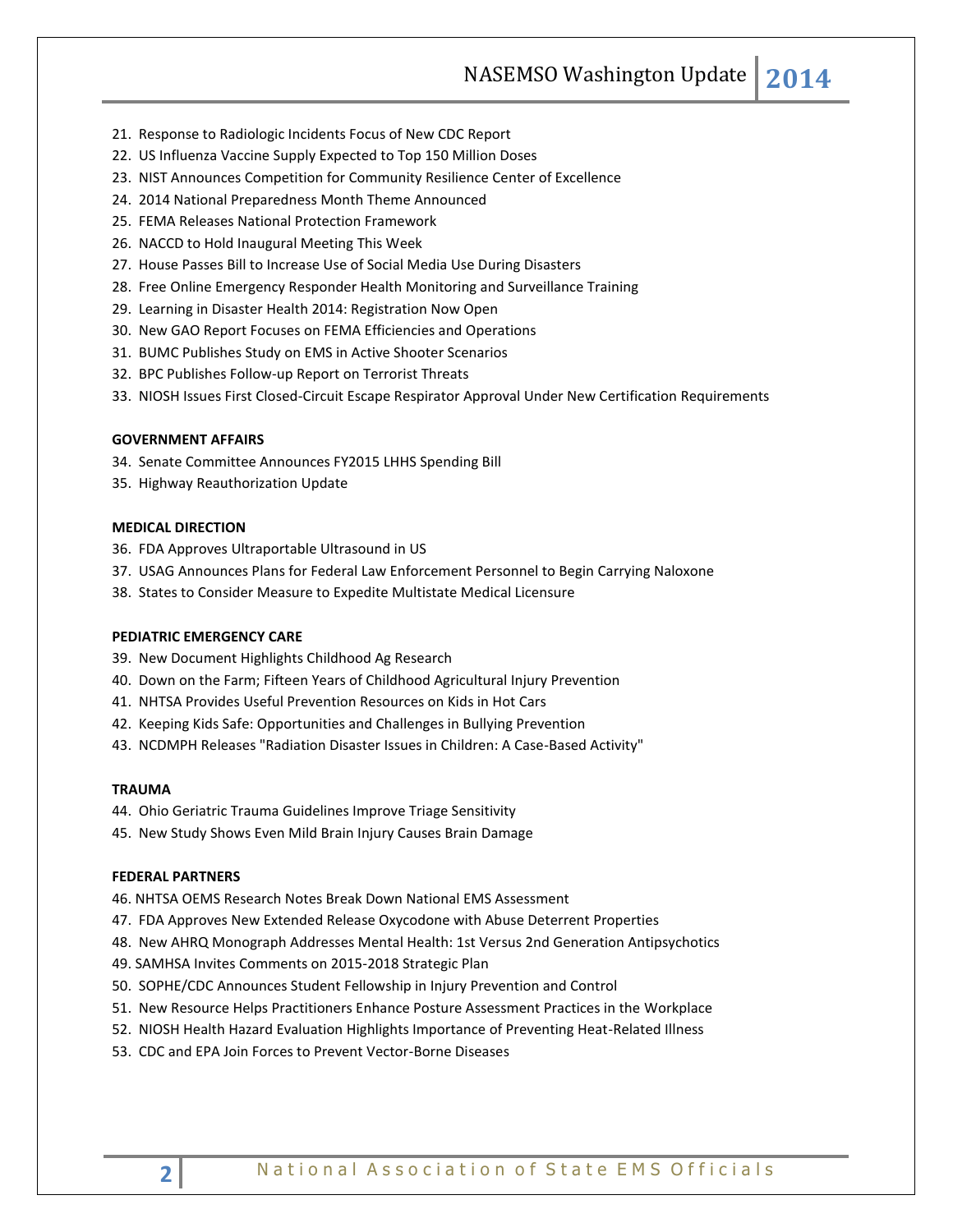NASEMSO Washington Update **2014**

#### **INDUSTRY NEWS**

- 54. New Interactive Map Reveals Info on Fire Fighter Investigations
- 55. New Hand-Hygiene Guidelines Available
- 56. New ISO Standards Address Medical Device Connectors
- 57. NFPA's 2013 Firefighter Fatality Study Released
- 58. NEMSMA, IAEMSC Announce Merger
- 59. Institute on Disabilities Releases New Video on Autism and First Responders
- 60. AHA Launches New EMS Course

## **INTERESTING READING**

- 61. Nonintravenous Therapy for Acute Renal Colic
- 62. Efficacy of Paracetamol for Acute Low-back Pain
- 63. Researchers Study Usefulness of Telephone Triage in Reducing Unnecessary Visits
- 64. Non-invasive Arterial Pressure Measurement Evaluated

## **UPCOMING EVENTS**

#### **1. NASEMSO Annual Meeting Council and Committee Agendas Posted**

Planning on attending the 2014 NASEMSO Annual Meeting in (Cleveland, OH) the Rock and Roll Capital of the World?? Program updates are being posted as new information becomes available. Council and program agendas have been posted for this year's event on October 6-10, 2014. Don't forget our inaugural **POSTER SESSION** applications are being accepted until August 31, 2014!! Exhibitors: Booths are going fast, reserve one today by downloading our prospectus.... ALL at [http://www.nasemso.org/Meetings/Annual/AnnualMeeting2014.asp.](http://www.nasemso.org/Meetings/Annual/AnnualMeeting2014.asp)

#### **2. NASEMSO Participates in Update to BLS Data on EMS Professions**

The Joint National EMS Leadership Forum (JNEMSLF), a group of national EMS organizations including NASEMSO has submitted suggested changes to the Standard Occupational Classification Policy Committee, U.S. Bureau of Labor Statistics, regarding the broad group of emergency medical technicians (EMTs) and Paramedics (29-2040) and creation of new detailed occupations under the broad group of EMTs and Paramedics (29-2040) to replace the existing detailed occupation EMTs and Paramedics (29-2041). The JNEMSLF has identified concerns about the current data collecting structure, which results in serious under reporting of critical EMS-related work place data. The JNEMSLF, which supports and represents professionals and agencies responsible for the EMS delivery in the United States, works collaboratively on issues of national importance impacting the provision of EMS at the community level and as part of U.S. disaster preparedness and response activities. [Download comments here.](http://www.nasemso.org/Advocacy/Supported/documents/JNEMSLF-Letter-to-SOCPC-21July2014.pdf)

#### **3. NASEMSO Posts New "Need to Know" Resource for Paramedic Students on Program Accreditation**

NEW from NASEMSO!! *Is Your Paramedic Program Accredited?* is a one-page guide for candidates thinking about a career in paramedicine. CAAHEP accreditation is the gold standard in paramedic education that ensures career mobility and enhances opportunities for licensure reciprocity among the states. Find out what you need to know when considering, applying for, or enrolled in a paramedic program [here.](http://nasemso.org/EMSEducationImplementationPlanning/Toolkit.asp)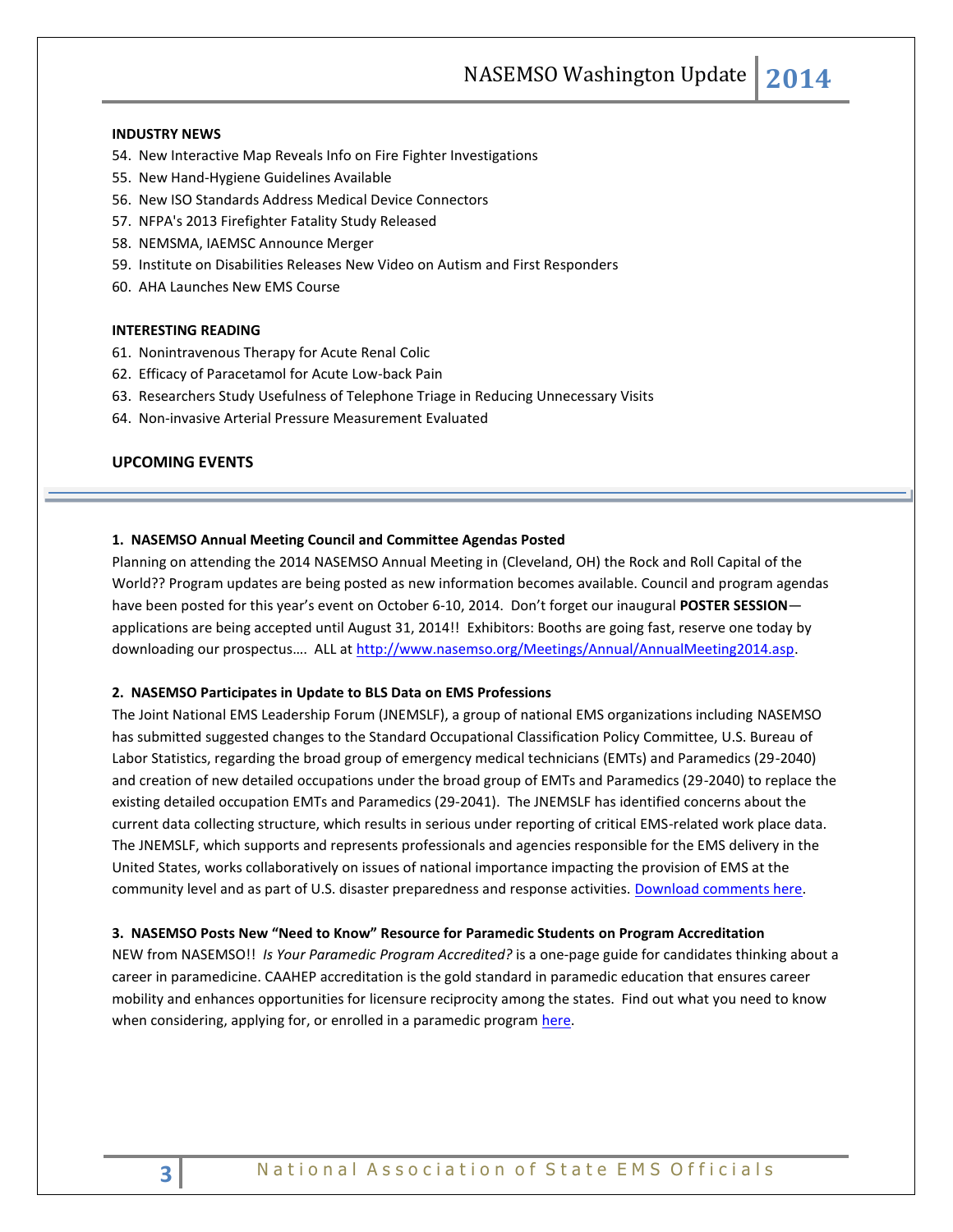#### **4. NASEMSO Offers Licensure Compact Webinar for EMS Stakeholders**



Join NASEMSO Executive Director Dia Gainor in a presentation on the EMS Licensure Compact. Dia will provide an overview of the objectives, criteria, and plans for implementing this important opportunity on September 16, 2014 at 2PM EDT. Registe[r here.](https://www2.gotomeeting.com/register/379618442)

#### **5. NASEMSO Ventures into the World of Social Media**

NASEMSO does maintain a presence on Twitter and Facebook. As information and breaking news about NASEMSO services become available, we will attempt to post happenings as they occur--





Please note that while some items MAY be repeated in Washington Update, social media provides us an opportunity to transmit items on a timelier basis so be sure to add notices to your "safe" lists!!

#### **6. NHTSA RFI Seeks to Integrate ICD-10 and AIS into Mapping Software**

This notice announces NHTSA's Request for Information (RFI) and comment on the potential development of a mapping software to translate the International Statistical Classification of Diseases and Related Health Problems, 10th Revision, Clinical Modification (ICD-10-CM) discharge diagnoses into Abbreviated Injury Scale (AIS) pre-dot codes, injury descriptors, and severity scores. NHTSA is issuing this RFI in collaboration with, and on behalf of, its member agencies within the DOT Traffic Records Coordinating Committee (DOT/TRCC), specifically the Federal Highway Administration (FHWA), the Federal Motor Carrier Safety Administration (FMCSA), and the Bureau of Transportation Statistics (BTS). Feedback and comments on any aspect of the RFI are welcome from all interested public, private, and academic entities. While all feedback is welcome, DOT is particularly interested in feedback on the questions provided in the last section of this RFI. The notice in the Federal Register is available at [https://www.federalregister.gov/articles/2014/06/12/2014-13727/icd-10-cmais-mapping-software.](https://www.federalregister.gov/articles/2014/06/12/2014-13727/icd-10-cmais-mapping-software) The deadline for comment is August 11.

## **7. NIOSH Has MERS Information for Healthcare and Laboratories**

To aid providers and facilities, the U.S. Centers for Disease Control and Prevention has developed two checklists that identify key actions that can be taken now to enhance preparedness for MERS-CoV infection control. MERScoronavirus (MERS-CoV) is an emerging cause of viral respiratory illness, which is frequently very severe. MERS can spread through close contact and has been transmitted from patients to healthcare workers. Learn more at [http://www.cdc.gov/niosh/topics/healthcare/.](http://links.govdelivery.com/track?type=click&enid=ZWFzPTEmbWFpbGluZ2lkPTIwMTQwNjA1LjMyODI0NjgxJm1lc3NhZ2VpZD1NREItUFJELUJVTC0yMDE0MDYwNS4zMjgyNDY4MSZkYXRhYmFzZWlkPTEwMDEmc2VyaWFsPTE2ODQzOTUyJmVtYWlsaWQ9cm9iaW5zb25AbmFzZW1zby5vcmcmdXNlcmlkPXJvYmluc29uQG5hc2Vtc28ub3JnJmZsPSZleHRyYT1NdWx0aXZhcmlhdGVJZD0mJiY=&&&106&&&http://www.cdc.gov/niosh/topics/healthcare/)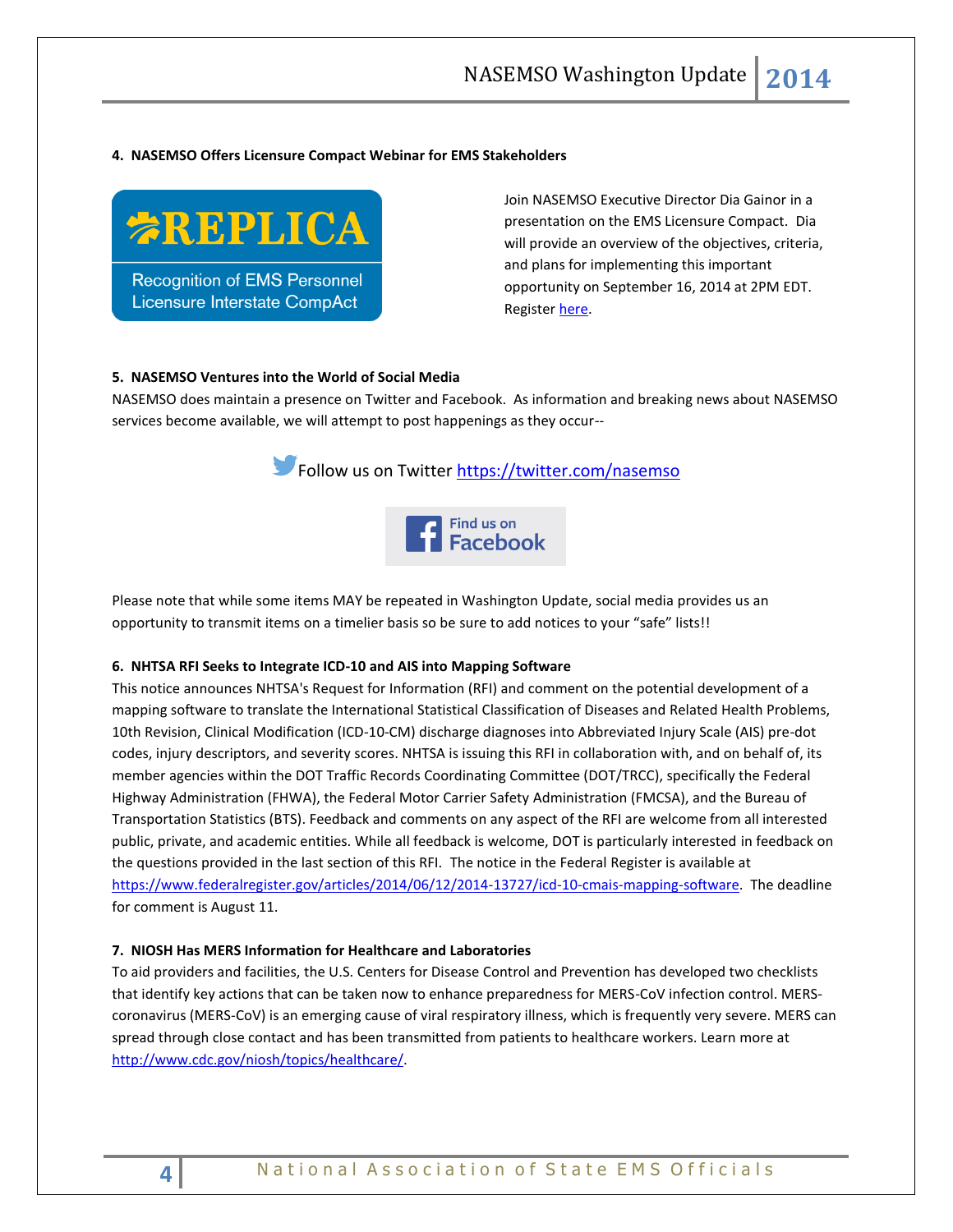#### **8. CDC Releases Guide for Health Departments on Climate Change**

The CDC has released *[Assessing Health Vulnerability to Climate Change: A Guide for Health Departments](http://www.cdc.gov/climateandhealth/pubs/AssessingHealthVulnerabilitytoClimateChange.pdf)*. The report features a Building Resilience Against Climate Effects (BRACE) framework to help health departments prepare for and respond to climate change. In addition, the White House has announced it is taking action to support climate preparedness, which addresses the CDC report and integrating climate change into FEMA hazard mitigation plans. For more information...

#### **9. CPH "Unsung Heroes of Public Health" Award Nominations Sought**

Nominations are being accepted for the Campaign for Public Health Foundation's *5th Annual Unsung Heroes of Public Health Awards*. To learn more about the event and how to nominate someone for their inspirational work, click **here**. The deadline for nominations is November 3<sup>rd</sup>.

#### **10. FAA Proposes Fines on Two Air Medical Operators**

The U.S. Department of Transportation's Federal Aviation Administration (FAA) is proposing a \$428,000 civil penalty against Air Methods Corporation of Englewood, Colo., for allegedly operating two helicopters when they were not in compliance with Federal Aviation regulations. The FAA alleges Air Methods, which provides emergency air ambulance services, violated its operations specifications by flying the helicopters despite failing to perform required inspections of their Night Vision Imaging System Compatible Lighting Filtration (NVIS) installations. The FAA also alleges the failure to perform the required inspections rendered the helicopters unairworthy. Between June 8 and Sept. 7, 2011, Air Methods allegedly operated one of the helicopters on 489 flights totaling 144 hours when the NVIS inspections were overdue. During the same period, it allegedly operated the other helicopter on 431 flights totaling 139 hours when the inspections were overdue. Air Methods has 30 days from the receipt of the FAA enforcement letter to respond to the agency.

In related news, The U.S Department of Transportation's Federal Aviation Administration (FAA) is proposing a \$110,000 civil penalty against Air Evac EMS Inc., of West Plains, Mo., for operating a Bell BHT 206 helicopter that was not in compliance with Federal Aviation Regulations. The FAA alleges a company mechanic installed a chin bubble window on the aircraft without following the manufacturer's instructions, and then failed to document the installation in the aircraft's maintenance logbook. As a result of the improper installation, the aircraft was not in compliance with Federal Aviation Regulations. The company, which provides air medical services, returned the aircraft to service and flew it on eight passenger-carrying flights. On Sept. 4, 2012, after only 7.3 flight hours, the chin window fell off during cruise flight, resulting in a precautionary landing. The FAA alleges Air Evac operated the aircraft in a careless manner that endangered the lives of people on the aircraft and on the ground. Air Evac has been in communication with the FAA about this matter.

## **11. Former California Helicopter Pilot Pleads Guilty to ID Theft**

John M. Dial, a Skaneateles NY man, who used fake IDs to get credentials to fly air ambulances and news helicopters, recently pleaded guilty in a federal court in California to aggravated identity theft. Federal investigators tracked Dial, 58, to Mercy Flight Central's base in Marcellus where he wa[s arrested in July 2013.](http://www.syracuse.com/news/index.ssf/2013/07/fbi_arrests_mercy_flight_pilot_in_marcellus_on_charges_of_flying_uncertified.html) He had been flying helicopters for the service for about eight months under the name Alex Coussirat and presented all the certifications he needed to be a pilot, according to EMS Air Services of NY, which provides Mercy Flight Central its pilots. Dial had passed the company's background check, which included calling the references he listed, the company said at the time of his arrest. Federal authorities in Sacramento said Dial used a former co-worker's name to get a job at the air ambulance service in New York. Dial also created a fraudulent United States passport using that person's identity. Dial is scheduled to be sentenced by United States District Judge Morrison C. England Jr. on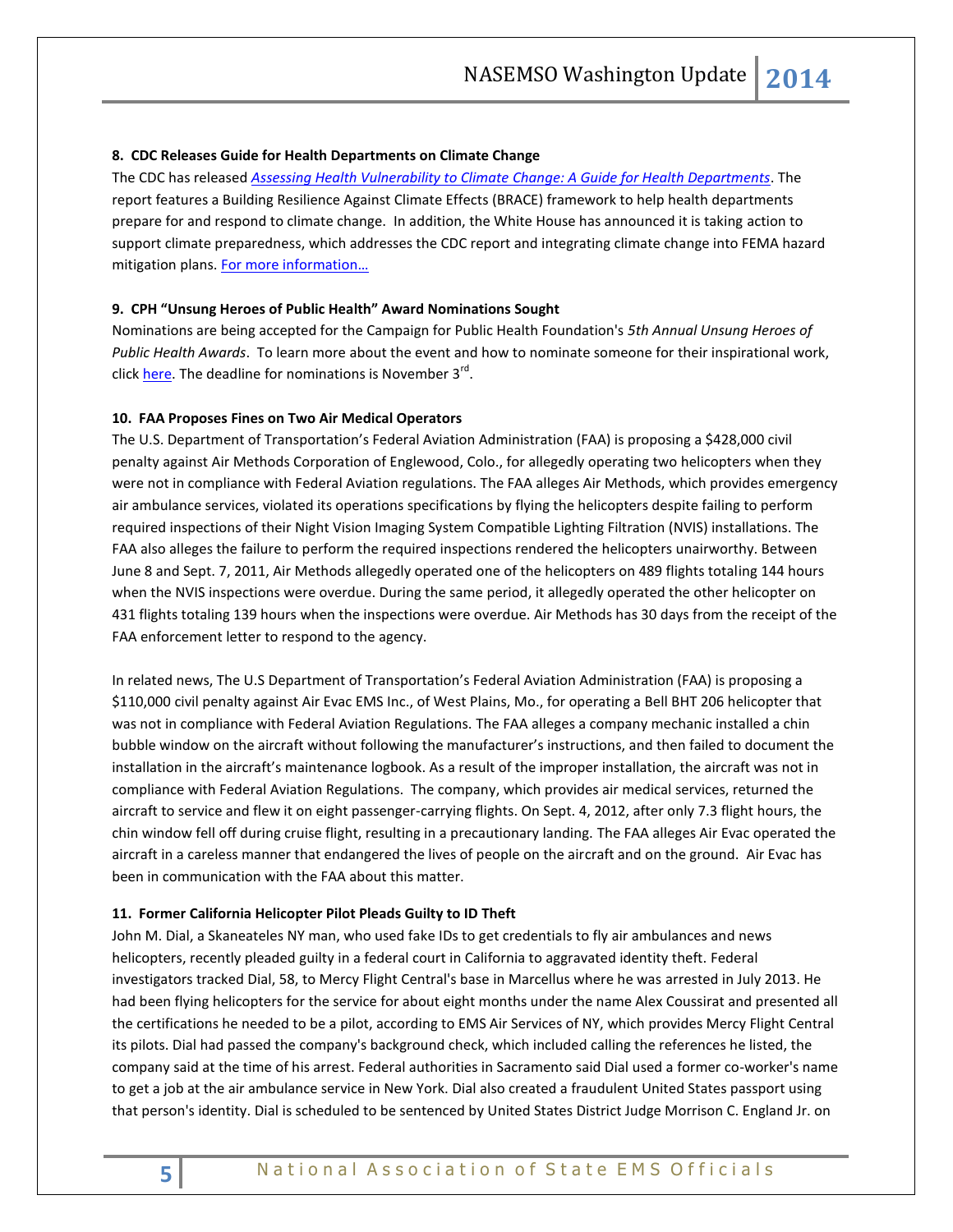Aug. 14. He faces a mandatory statutory penalty of two years in prison and a \$250,000 fine. For more [informatio](http://www.justice.gov/usao/cae/news/docs/2014/2014_07/07-31-14Dial.html)n…

#### **12. FAA Corrects Air Ambulance Requirements**

The Federal Aviation Administration (FAA) is correcting a final rule published on February 21, 2014. In that rule, the FAA amended its regulations to revise the helicopter air ambulance, commercial helicopter, and general aviation helicopter operating requirements. This document corrects errors in the codified text of that document, Helicopter Air Ambulance, Commercial Helicopter, and Part 91 Helicopter Operations. [For more information…](http://www.gpo.gov/fdsys/pkg/FR-2014-07-15/pdf/2014-16523.pdf)

#### **13. CONCERN Network Warns of Old Airport Radar Effect on Zoll X Series Monitors**

From the pages of Concern Network Bulletin comes this cautionary report from the team at Northwest MedStar: "At the beginning of April, the Medstar base in Missoula, Montana acquired new Zoll X-series monitors. Shortly after being placed into service, we began to notice that the monitors would turn off at the Missoula International Airport base (MSO). This occurred exclusively at MSO in a couple of locations. Initially we believed the monitors were faulty and sent them back to Zoll for evaluation. Other MedStar bases had used these monitors for over a year without any problem. In early June, the Spokane Medstar team experienced a monitor 'reset' at MSO during takeoff with a patient on board with a monitor that had never had a problem. As we looked further into the problem, we observed that the monitors 'reset' during a radar sweep by one of the radars at the west end of the MSO runway. Our evaluation process was repeated to assure that the timing of the radar sweep coincided with the monitor 'reset'. We were informed that these are late model (70?s era) radars which are still in use across Montana. While there has been no harm to our patient population up to this point we believe flight teams transferring patients into and out of Missoula or other airports with these 70's era radars should be aware of the potential problem if your patient happens to be attached to a Zoll X series monitor and especially if they are being paced. We are working with Zoll to find a solution. Our temporary fix is that we shield the monitor with a foilbacked device such as aluminum foil or a reflective sun shade. Apparently the foil disperses the signal and a monitor 'reset' does not happen."

#### **14. NIST Seeks Public Comment on Updated Guide Assessing Network Security Measures**

The National Institute of Standards and Technology is seeking public comment on a draft updating a guide designed to help agencies and others better assess how they're protecting federal information systems and networks. NIST said public comments on th[e updated draft](http://csrc.nist.gov/publications/PubsDrafts.html#800-53ar4) - popularly known by its number, SP 800-53A - is due by Sept. 26. The full name of the special publication is "Assessing Security and Privacy Controls in Federal Information Systems and Organizations: Building Effective Assessment Plans." It essentially provides the methodology for determining how well an agency is protecting its system or network. The newly updated draft guide, SP 800-53A, contains significant changes to the 2010 version in content and format, including new assessment procedures and a new appendix to support continuous monitoring and ongoing authorization programs. [For more information…](http://www.nist.gov/itl/csd/800-53a-080114.cfm)

#### **15. Official Date for ICD-10 Implementation Announced**

The U.S. Department of Health and Human Services (HHS) has [issued a rule](https://s3.amazonaws.com/public-inspection.federalregister.gov/2014-18347.pdf) finalizing Oct. 1, 2015 as the new compliance date for healthcare providers, health plans, and healthcare clearinghouses to transition to ICD-10, the tenth revision of the International Classification of Diseases. This deadline allows providers, insurance companies, and others in the healthcare industry time to ramp up their operations to ensure their systems and business processes are ready to go on Oct. 1, 2015.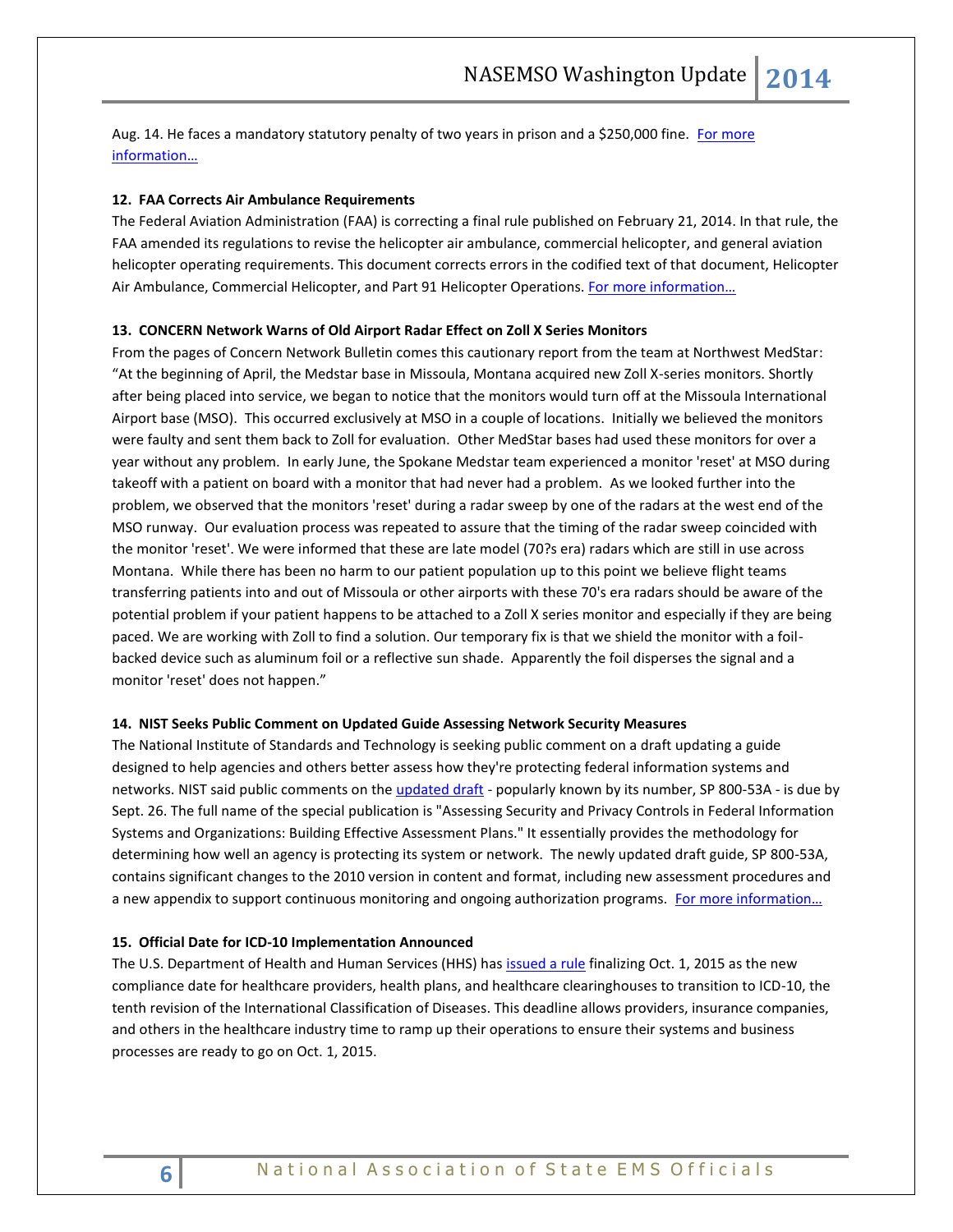#### **16. REMINDER: August 5 Webinar Focuses on Tourniquets and Hemostatic Dressings**

National experts in emergency medicine and trauma care will join the NHTSA Office of EMS to discuss the lessons learned from Iraq and Afghanistan and how prehospital tourniquet application is saving the lives of fighters overseas. The panel will address the guideline development process using external hemorrhage control as a model and will discuss suggestions for guideline implementation. Download the tourniquet and hemostatic dressing guidelin[e here](http://informahealthcare.com/toc/pec/18/2) to learn more about the guideline and to prepare questions for the webinar panel. Register [here](https://redflash.clickwebinar.com/EMSFOCUS_AUG5_EBG/register) for tomorrow's webinar at 2pm EDT.

### **17. Saving Lives on the Battlefield: Lessons for Prehospital Care**

In 2013, the US Central Command Prehospital Trauma Care Assessment Team published "[Saving Lives on the](http://rdcr.org/wp-content/uploads/2013/02/CENTCOM-Prehospital-Final-Report-130130.pdf)  [Battlefield](http://rdcr.org/wp-content/uploads/2013/02/CENTCOM-Prehospital-Final-Report-130130.pdf)" with the stated goal to "assess pre-hospital trauma care within the Combined Joint Operations Area – Afghanistan (CJOA-A) and provide recommendations to reduce preventable combat death among U.S., Coalition, and Afghan forces to the lowest incidence achievable." In the meanwhile, the military has more broadly implemented the evidence-based Tactical Combat Casualty Care (TCCC) Guidelines which has been proven to reduce morbidity and mortality on the battlefield. Many of these lessons are applicable to civilian EMS. The report has been recently updated and is now available on the [NASEMSO web site](http://www.nasemso.org/Projects/DomesticPreparedness/National-InternationalResources.asp) as "Saving Lives on the Battlefield (Part II) – One Year Later."

#### **18. DHS Announces FY2014 Grant Allocations for Preparedness Grants**

On July 25, the U.S. Department of Homeland Security (DHS) announced final allocations for seven FY2014 DHS preparedness grant programs totaling \$1.6 billion to assist states, urban areas, tribal and territorial governments, non-profit agencies, and the private sector. Of the total, \$1 billion is allocated for the Homeland Security Grant Program (HSGP) to states and urban areas to prevent, protect against, mitigate, respond to, and recover from acts of terrorism and other threats. The HSGP funding breaks down as follows:

- State Homeland Security Program (SHSP) \$401 million to support the implementation of the National Preparedness System to build and strengthen preparedness capabilities at all levels.
- Urban Areas Security Initiative (UASI) \$587 million to enhance regional preparedness capabilities in 39 high-threat, high-density areas.
- Operation Stonegarden (OPSG)—provides \$55 million to enhance cooperation and coordination among local, tribal, territorial, state, and Federal law enforcement agencies to jointly enhance security along the United States land and water borders where there are ongoing U.S. Customs and Border Protection missions.

#### [For more information…](http://www.dhs.gov/news/2014/07/25/dhs-announces-grant-allocations-fiscal-year-fy-2014-preparedness-grants)

#### **19. Alaska Invites Participants to Disaster Forum**

Please join us September 27-30, 2014 for the **Hale Borealis Forum**. This year's theme - Alaskan Partnerships Securing and Providing Health and Medical Care Before, During and After a Disaster – builds upon last year's conference and our collective experiences with the Alaska Shield/Hale Borealis 2014 exercise by providing significant cross-disciplinary opportunities in public health preparedness, emergency medical services and trauma care. The **Hale Borealis Forum** will showcase evidence-based practices, current trends, standards of care, and latest innovations in emergency medical care, across the four-day event. This conference is designed to bring together public health professionals, prehospital providers, healthcare facilities, trauma designated hospitals, emergency managers, fire, law enforcement, Alaska Respond volunteer health professionals, and other nongovernmental and governmental organizations with equities in emergency preparedness. The conference website i[s www.haleborealis.com.](http://www.haleborealis.com/)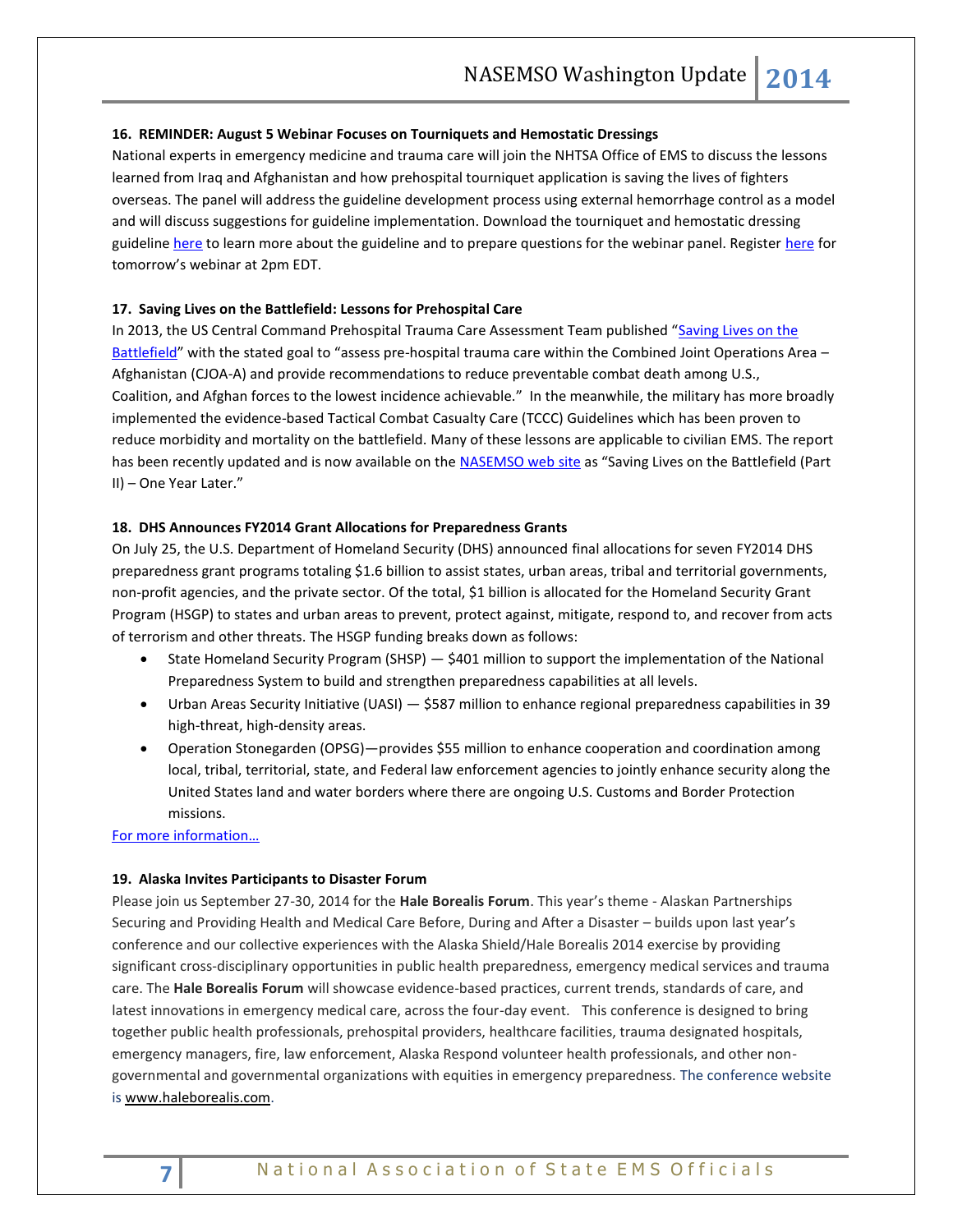#### **20. FEMA Announces Availability of Strategic Plan**

The Federal Emergency Management Agency (FEMA) 2014 - [2018 FEMA Strategic Plan](http://www.fema.gov/media-library/assets/documents/96981) reflects objectives the Agency will accomplish to provide the best possible support to the American people before, during, and after disasters. It sets forth the strategies FEMA will employ to accomplish the objectives and also establishes measurable outcomes to achieve. This Strategic Plan was developed through the involvement of hundreds of FEMA employees and many external stakeholders who contributed to generating our objectives, strategies, and outcomes, and who are now working to execute this Plan. The Strategic Plan provides a strategic lens to focus FEMA's efforts and guide the allocation of resources over the next four years. The FEMA Strategic Plan supports the Department of Homeland Security'[s 2014 Quadrennial Homeland Security Review](http://www.dhs.gov/quadrennial-homeland-security-review-qhsr) Mission 5 (Strengthen national preparedness and resilience) and is built on five strategic priorities and two strategic imperatives outlined in the [Fiscal Year 2015-2019 Administrator's Intent.](http://www.fema.gov/media-library/assets/documents/31808?id=7252) [Click here](http://www.fema.gov/media-library/assets/documents/96981) to read the plan.

## **21. Response to Radiologic Incidents Focus of New CDC Report**

CDC's Public Health Law Program has published [Public Health Preparedness: Examination of Legal Language](http://www.cdc.gov/phlp/docs/php-radioactive.pdf)  [Authorizing Responses to Radiological Incidents,](http://www.cdc.gov/phlp/docs/php-radioactive.pdf) an assessment of state and local laws that authorize restriction of movement and decontamination of people during a radiological event. The assessment is the result of a partnership between CDC's Public Health Law Program, CDC's National Center Environmental Health, Radiation Studies Branch, and the National Association of County and City Health Officials.

#### **22. US Influenza Vaccine Supply Expected to Top 150 Million Doses**

Influenza vaccine producers recently began shipping the first doses of a US supply that's expected to top 150 million doses for the coming season, with more quadrivalent (four-strain) products in the mix this year. The three biggest suppliers for the US market, Sanofi Pasteur, GSK, and Novartis, announced the start of vaccine shipments this month. Three others—MedImmune, bioCSL, and Protein Sciences—expect to start shipping their products soon. Most of the doses are given in the late summer and fall, though health officials stress that immunizations later in the season can still be beneficial. One new wrinkle this year is that the ACIP, which develops federal immunization advice, expressed a preference for use of the intranasal vaccine (FluMist, made by MedImmune) in children from 2 through 8 years old, because of evidence of higher efficacy in that age-group. [For more](http://www.cidrap.umn.edu/news-perspective/2014/07/us-flu-vaccine-supply-expected-top-150-million-doses)  [information…](http://www.cidrap.umn.edu/news-perspective/2014/07/us-flu-vaccine-supply-expected-top-150-million-doses)

In related news, August is National Immunization Awareness Month. The National Public Health Information Coalition (NPHIC) has assembled an excellent communications toolkit to help promote vaccinations.

#### **23. NIST Announces Competition for Community Resilience Center of Excellence**

The National Institute of Standards and Technology (NIST) has announced a competition to create a Community [Resilience Center of Excellence](http://www.nist.gov/coe/resilience/index.cfm) dedicated to collaborative, interdisciplinary research aimed at developing tools and standardized methods that will enhance the ability of localities to reduce the impact of disasters and to speed recovery in their aftermath. NIST anticipates funding the new center at about \$4 million annually for five years, with the possibility of renewing the award for an additional five years. Funding is subject to the availability of funds through NIST's appropriations. The competition is open to accredited institutions of higher education and nonprofit organizations located in the United States and its territories. The proposing institution may work as part of a consortium that could include other academic institutions; nonprofit organizations; companies; or state, tribal or local governments. Full details of the solicitation, including eligibility requirements, selection criteria, legal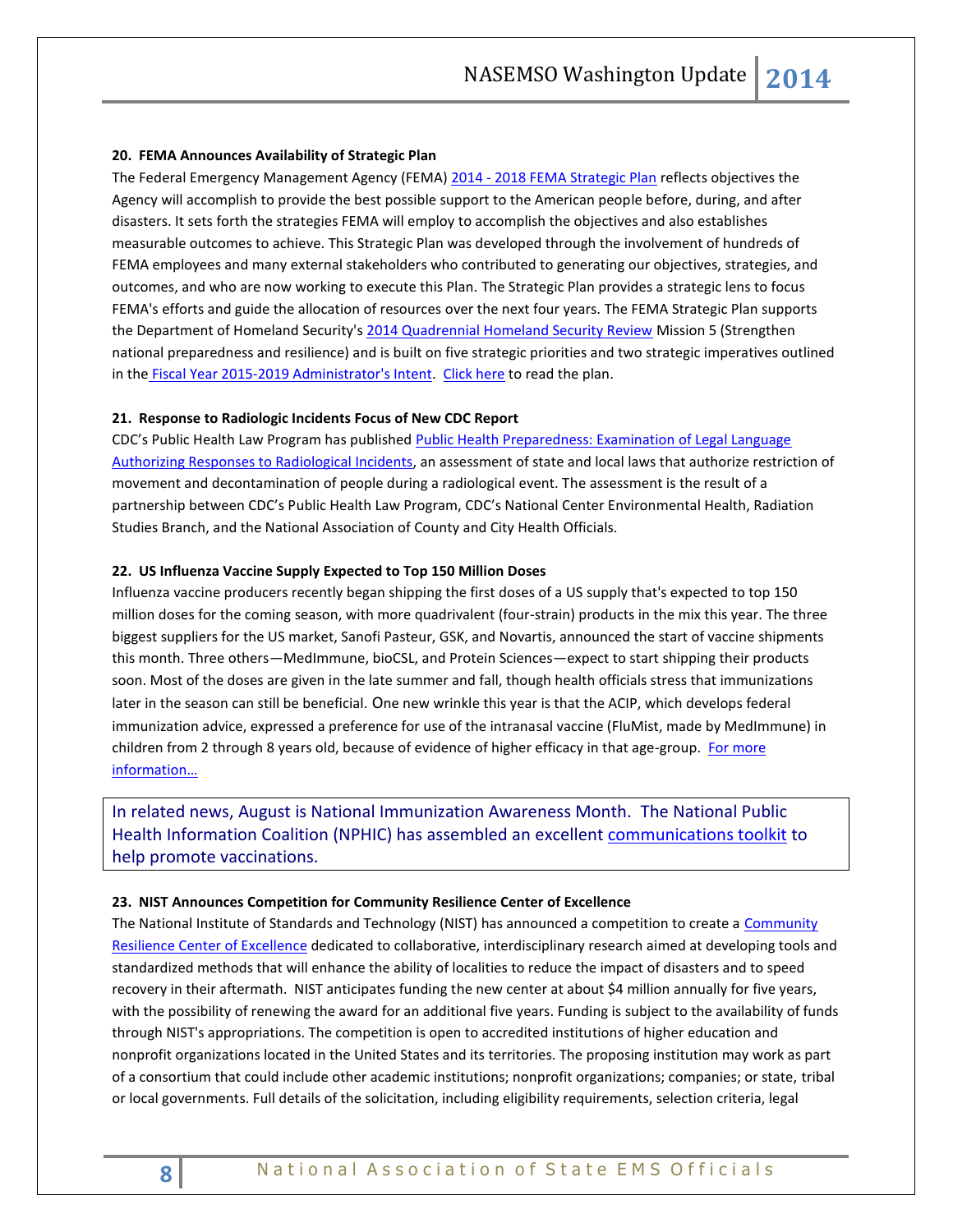requirements and the mechanism for submitting proposals are found in an announcement of Federal Funding Opportunity (FFO) posted at [Grants.gov](http://www.grants.gov/) under funding opportunity **2014-NIST-CR-COE-01**. See [www.grants.gov/web/grants/view-opportunity.html?oppId=259088.](http://www.grants.gov/web/grants/view-opportunity.html?oppId=259088)

#### **24. 2014 National Preparedness Month Theme Announced**

The theme for National Preparedness Month is "Be Disaster Aware, Take Action to Prepare". The Department of Homeland Security (DHS) has already started [a 2014 National Preparedness Month thread](http://links.govdelivery.com/track?type=click&enid=ZWFzPTEmbWFpbGluZ2lkPTIwMTQwNzMxLjM0NjI0MDExJm1lc3NhZ2VpZD1NREItUFJELUJVTC0yMDE0MDczMS4zNDYyNDAxMSZkYXRhYmFzZWlkPTEwMDEmc2VyaWFsPTE3MTM2MTAyJmVtYWlsaWQ9a3JvYmluc29uQGFzbWlpLm5ldCZ1c2VyaWQ9a3JvYmluc29uQGFzbWlpLm5ldCZmbD0mZXh0cmE9TXVsdGl2YXJpYXRlSWQ9JiYm&&&109&&&http://www.community.fema.gov/connect.ti/readynpm/view?objectId=169899) in the NPC Member Discussion board, discussing NPM 2014 and to provide a space to share any preliminary plans or questions the community might have. Head over t[o Ready.gov/September](http://links.govdelivery.com/track?type=click&enid=ZWFzPTEmbWFpbGluZ2lkPTIwMTQwNzMxLjM0NjI0MDExJm1lc3NhZ2VpZD1NREItUFJELUJVTC0yMDE0MDczMS4zNDYyNDAxMSZkYXRhYmFzZWlkPTEwMDEmc2VyaWFsPTE3MTM2MTAyJmVtYWlsaWQ9a3JvYmluc29uQGFzbWlpLm5ldCZ1c2VyaWQ9a3JvYmluc29uQGFzbWlpLm5ldCZmbD0mZXh0cmE9TXVsdGl2YXJpYXRlSWQ9JiYm&&&110&&&http://www.ready.gov/september) for more information about National Preparedness Month, including weekly break-downs and many other resources as we move towards September! 2014 National Preparedness Month logo and toolkit coming soon!

#### **25. FEMA Releases National Protection Framework**

The Federal Government and its partners released the National Protection Framework, one of the five National Planning Frameworks directed in Presidential Policy Directive 8: National Preparedness. The National Protection Framework covers the capabilities necessary to secure the homeland against acts of terrorism and manmade or natural disasters. It is focused on actions to protect against the greatest risks in a manner that allows American interests, aspirations, and way of life to thrive. The Protection Framework describes the core capabilities; roles and responsibilities; and coordinating structures that facilitate the protection of individuals, communities, and the Nation. There is one Framework for each of the five mission areas: Prevention, Protection, Mitigation, Response and Recovery. The National Disaster Recovery Framework was the first to be released (September 2011). The Prevention, Mitigation and updated National Response Framework were released in May 2013. The National Protection Framework was released after the other Frameworks to ensure alignment with other National protection policies, such as Presidential Policy Directive 21: Critical Infrastructure Security and Resilience, the National Infrastructure Protection Plan. Together, the National Planning Frameworks document the roles and responsibilities of the whole community in all facets of national preparedness and illustrate how we work together to support one another before, during, and after an emergency. The benefit of this unified effort is a more informed, shared understanding of risks, needs, and capabilities across the whole community; and, in the end, a more secure and resilient nation. You can download the National Planning Frameworks at [http://www.fema.gov/national-planning-frameworks.](http://www.fema.gov/national-planning-frameworks)

#### **26. NACCD to Hold Inaugural Meeting This Week**

The National Advisory Committee on Children and Disasters (NACCD) will hold its inaugural meeting on August 8, 2014 from 9:00 AM to 11:00 AM ET. This public meeting will be dedicated to swearing in the 15 new voting members. The Board members will be briefed on the Department of Health and Human Services activities related to the medical and public health needs of children in relation to disasters. This meeting is open to the public and will be held in Washington DC, Thomas P. O'Neill, Jr. Federal Building located at 200 C Street SW, Washington, DC 20024, and via teleconference and webinar. [For more information…](http://www.phe.gov/Preparedness/legal/boards/naccd/meetings/Pages/publicmeeting-140808.aspx)

#### **27. House Passes Bill to Increase Use of Social Media Use During Disasters**

The US House of Representatives has passed bill HR 4263 to amend the Homeland Security Act of 2002 to authorize the Department of Homeland Security to establish a social media working group, and for other purposes. The bill defines interoperable communications as "utilizing information technology systems and radio communications systems to exchange voice, data, and video in real time, as necessary, for acts of terrorism, daily operations, planned events, and emergencies.'' The social media working group would be charged with providing guidance and best practices to the emergency preparedness and response community. For more information...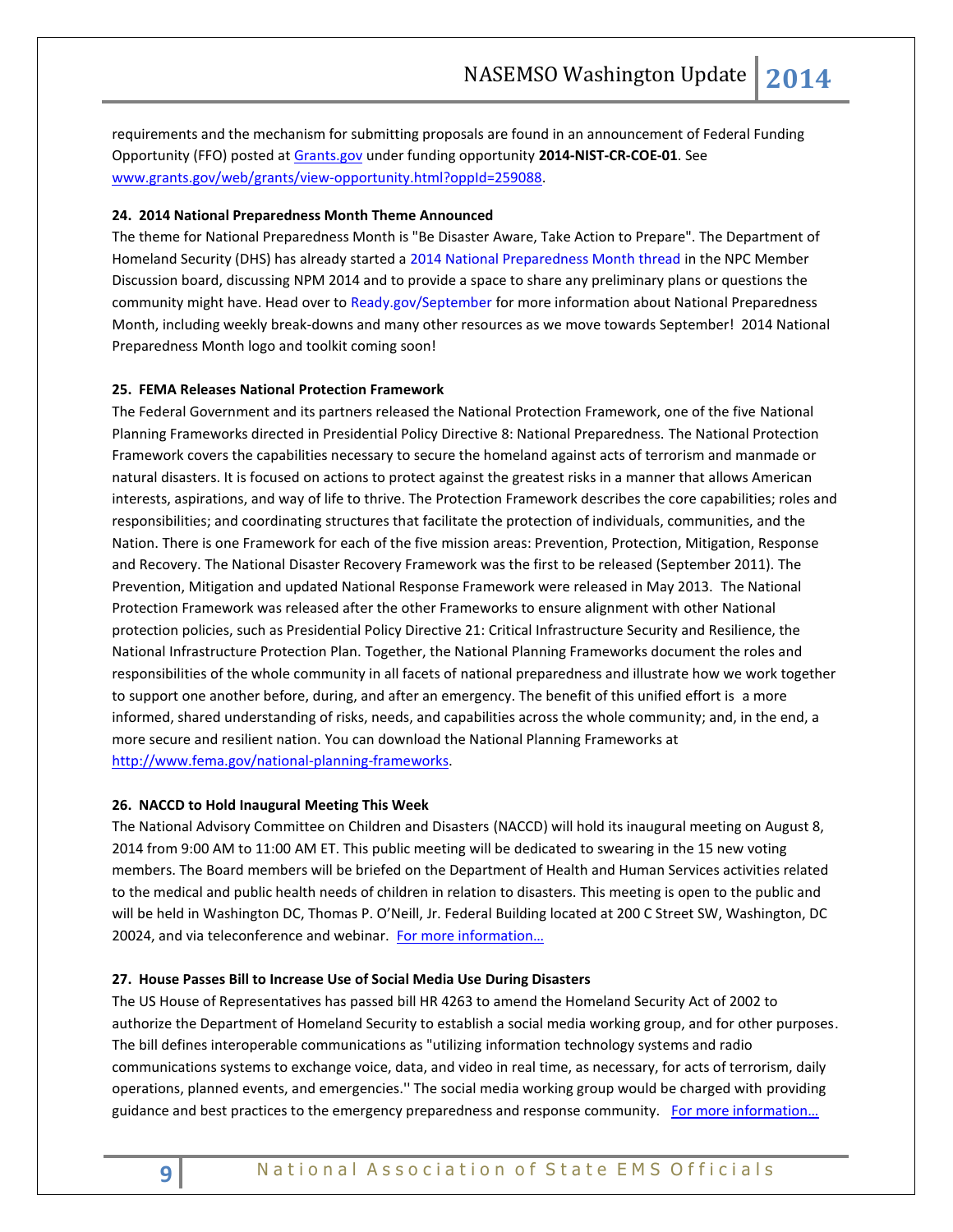#### **28. Free Online Emergency Responder Health Monitoring and Surveillance Training**

An Emergency Responder Health Monitoring and Surveillance (ERHMS) system is a critical component in protecting emergency workers from the safety and health risks inherent in emergency response work. An ERHMS system includes specific recommendations and tools for all phases of a response, including the pre-deployment, deployment, and post-deployment phase. Medical monitoring and surveillance can help identify worker exposures and symptoms early in the course of an emergency response that in turn can prevent or reduce adverse physical and psychological outcomes. The National Institute for Occupational Safety and Health (NIOSH) and the U.S. National Response Team are offering a free ERHMS training course that provides the necessary tools for implementing health monitoring and surveillance of emergency response workers. Important procedures for predeployment, deployment, and post-deployment are outlined. The intended audience includes local, regional, state, tribal, and federal personnel who are responsible for the occupational safety and health of responders. For [more information…](http://blogs.cdc.gov/niosh-science-blog/2014/07/29/erhms-trainin/)

#### **29. Learning in Disaster Health 2014: Registration Now Open**

The National Center for Disaster Medicine and Public Health is hosting the 2014 Learning in Disaster Health Workshop (LDH '14) in the DC Metropolitan area (Fort Myer, VA) on September 9-10, 2014. This event is the only National workshop of its kind that addresses learning and disaster health. There is no registration fee for this event, so [register today!](http://hjf.cvent.com/events/learning-in-disaster-health-workshop/event-summary-4d2bbd8979a84257bfc17a3ae7253683.aspx) The keynote speakers for LDH '14 include Edward J. Gabriel, MPA, EMT-P, CEM, CBCP, the Principle Deputy Assistant Secretary for Preparedness and Response at the U.S. Department of Health and Human Services and Arthur L. Kellermann, MD, MPH, the Dean of the F. Edward Herbert School of Medicine at the Uniformed Services University of the Health Sciences. [For more information…](http://ncdmph.usuhs.edu/NewsEvents/201407-Newsletter.htm)

#### **30. New GAO Report Focuses on FEMA Efficiencies and Operations**

Preparing for, responding to, and recovering from disasters is becoming increasingly complex and costly. GAO reported that from fiscal years 2002 through 2013, the federal government appropriated about \$41 billion for preparedness grant programs and \$6.2 billion to FEMA's Disaster Relief Fund in fiscal year 2014. In addition, FEMA obligated over \$80 billion in federal disaster assistance for major disasters declared from fiscal years 2004 through 2011 and responded to more disasters than in any other year in its history during fiscal year 2011. The larger number and size of disasters has required increasingly complex and costly FEMA operations and processes to prepare for and respond to these events. For example, Hurricane Sandy in September 2012 required one of the largest deployment of disaster personnel in FEMA's history. Similarly, FEMA's own administrative costs—such as the cost to house and deploy its disaster personnel—have also increased. This testimony discusses GAO's work on opportunities to enhance efficiencies in FEMA's operations in three areas: (1) disaster administrative costs, (2) workforce management, and (3) preparedness grant management. This testimony is based on previous GAO reports issued from 2008 to 2014 with selected updates and preliminary observations from GAO's ongoing work on disaster administrative costs and workforce management issues in response to Hurricane Sandy. Read *Federal Emergency Management Agency: Opportunities to Achieve Efficiencies and Strengthen Operations* GAO-14-687T at [http://www.gao.gov/products/GAO-14-687T.](http://www.gao.gov/products/GAO-14-687T)

#### **31. BUMC Publishes Study on EMS in Active Shooter Scenarios**

Emergency Medical Service (EMS) responders felt better prepared to respond to an active shooter incident after receiving focused tactical training according to a new study by researchers at Boston University in the journal *[Prehospital and Disaster Medicine](http://journals.cambridge.org/action/displayJournal?jid=PDM)*. This is the first study to specifically examine the EMS provider comfort level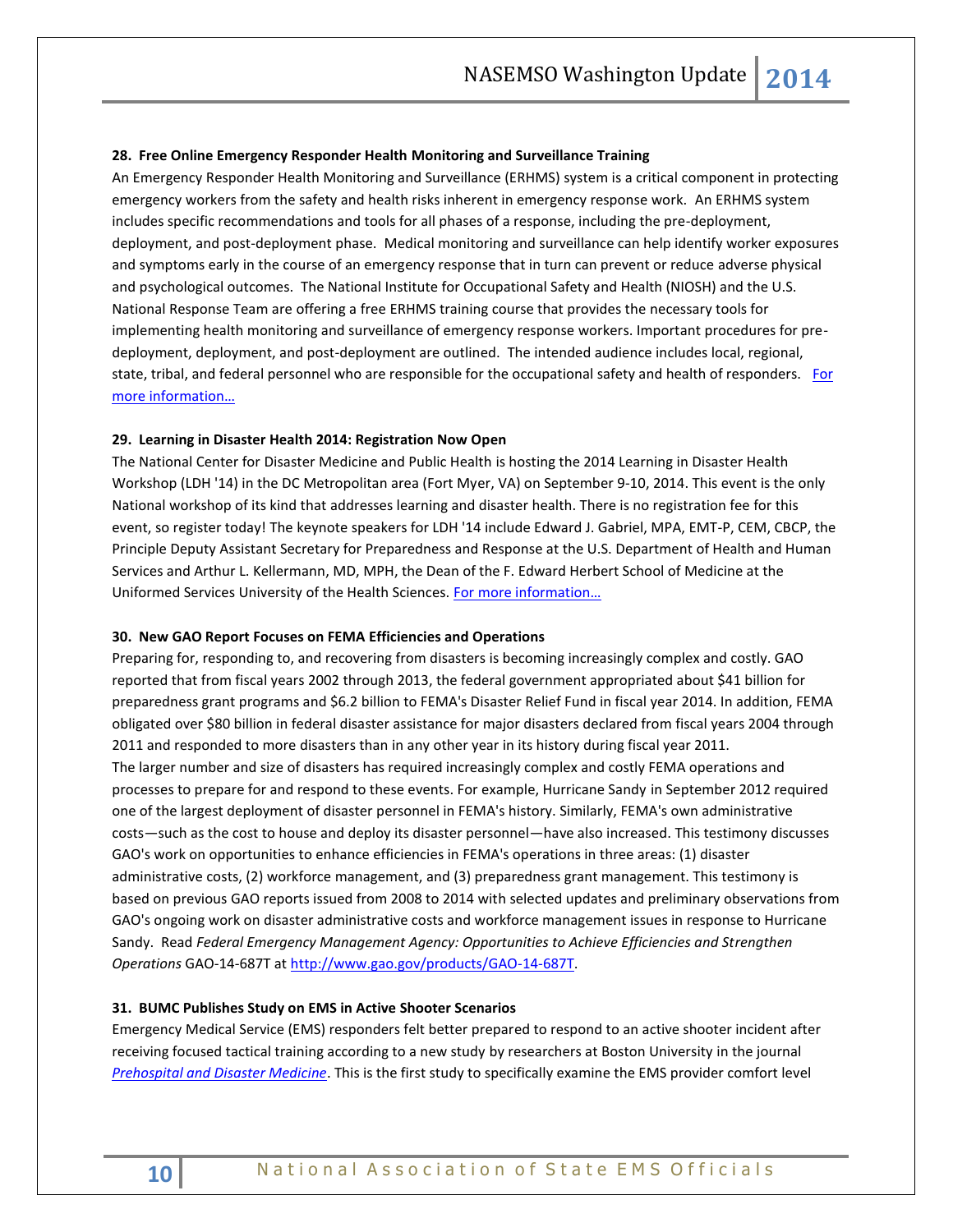with respect to entering a scene where a shooter has not yet been neutralized or working with law enforcement personnel during that response. [For more information…](http://www.bumc.bu.edu/2014/07/11/emergency-responders-more-comfortable-in-active-shootings-scenarios-after-training/)

#### **32. BPC Publishes Follow-up Report on Terrorist Threats**

Founded in 2007 by former Senate Majority Leaders Howard Baker, Tom Daschle, Bob Dole and George Mitchell, the Bipartisan Policy Center (BPC) is a non-profit organization that drives principled solutions through rigorous analysis, reasoned negotiation and respectful dialogue. The Bipartisan Policy Center and the Annenberg Public Policy Center has released a new report, Today's Rising Terrorist Threat and the Danger to the United States: [Reflections on the Tenth Anniversary of The 9/11 Commission Report,](http://bipartisanpolicy.org/library/report/rising-terrorist-threat-9-11-commission) which outlines concerns of international as well as domestic terrorism.

#### **33. NIOSH Issues First Closed-Circuit Escape Respirator Approval Under New Certification Requirements**

The National Institute for Occupational Safety and Health (NIOSH) has issued the first approval for a respirator that complies with the new requirements for Closed-Circuit Escape Respirators (CCERs). The approval comes approximately nine months ahead of the deadline established for companies to transition to the new requirements. The new requirements are intended to strengthen emergency respiratory protection for workers relying on these devices during life-threatening escape situations. Approval TC-13G-0001 was issued to Avon Protection Systems, Inc. on July 24, 2014 for its ER-2 EEBD. The ER-2 EEBD is certified by NIOSH as a Cap I, 20-liter, CCER for use in non-mining applications. This device provides the user with 20 liters of oxygen to escape from atmospheres considered to be immediately dangerous to life and health. Known in the Navy and commercial shipping industry as emergency escape breathing devices/apparatus (EEBD/EEBA) and in the mining community as self-contained self-rescuers (SCSR), closed-circuit escape respirators are the most compact technology capable of providing self-contained, breathable air to workers in emergencies, such as escape from a shipboard fire below deck or a smoke-filled mine from a mine fire. The devices are also found in other work environments such as tunneling operations in construction and for crewmembers in locomotive cabs on freight trains carrying hazardous materials. Due to their compact size, CCERs are often carried on a worker's belt or they may be found stored in close proximity to be accessible in an emergency. Closed-circuit technology re-circulates and replenishes the user's breathing air making the most efficient use of the oxygen it contains. Carbon dioxide is chemically removed, and oxygen is replenished from either chemical reaction, or from a compressed-oxygen supply. The newly certified product relies upon compressed gaseous oxygen. More information about NIOSH's testing and certification program can be found at [http://www.cdc.gov/niosh/npptl/.](http://www.cdc.gov/niosh/npptl/)

#### **34. Senate Committee Announces FY2015 LHHS Spending Bill**

The Senate Appropriations Committee has released their [bill](http://r20.rs6.net/tn.jsp?f=001Kxqv_b1iU1DS3-U1QehwP401McY7S4zgfsGCDdOYovsKMMBAXaGmGpsgcj874muiLX6zj6A_O9jxofGy6wsij5CWtQcy7EemAUnq4fQ3d7Sc5nqj-MJDAQozO8aKjZXXOUjl_f_Y6ynMuoNA7SgA5d8Hf96x-6aFlMVo3BA8hNVcDl9LN_YCDglJXxfe75uS48IqV3jaqj3qKzcgo0z6ew7R6p0foOO18n-BNhhOxcl_1mC73trAX2vuA91Jctm-&c=kgwQdxY3k1lUNsB0ASFkIKqhNbiR0D5ViKhN6YmcegM3FyWlIxdK4g==&ch=8GL8xC9FsCC-sumi6gVxCEatuH4Tha_h0tPug4y3GRpw-5eAWvWR0g==) an[d report language](http://r20.rs6.net/tn.jsp?f=001Kxqv_b1iU1DS3-U1QehwP401McY7S4zgfsGCDdOYovsKMMBAXaGmGpsgcj874muiuEFI03-6YpP_i2ffeek_dEMFXhdY1xsAszoHNQVMfZ3KR7qh94j7DezHT74jBMvzpQU2hCM4mBaS19TO5uFveZakCNJ3cbmYS51u91mbq5DuC0zd3LFnO1F1cFCMvS4XE7ObgvtuCwDQwzg3ZDmcL0l6UU3GJkNRWcfVmCfxzloYI-29Ibejf0IbOnDxv1hbxQLA6tvNoI8=&c=kgwQdxY3k1lUNsB0ASFkIKqhNbiR0D5ViKhN6YmcegM3FyWlIxdK4g==&ch=8GL8xC9FsCC-sumi6gVxCEatuH4Tha_h0tPug4y3GRpw-5eAWvWR0g==) for the FY2015 Labor-HHS spending bill. The bill includes:

- \$415 million for BARDA, including \$15 million to be used for antibiotic development;
- \$407 million for the Special Reserve Fund, including a call for the PHEMCE 5-year spending plan;
- \$644 million for CDC public health emergency preparedness grants, level with FY14;
- $\bullet$  \$255 million for the Hospital Preparedness Program, equal to FY14;
- \$130 million for pandemic flu preparedness, including \$100 million in no-year funding.

#### **35. Highway Reauthorization Update**

With the clock ticking down before August recess, Congress passed an \$11 billion Highway Trust Fund (HTF) bailout and MAP-21 authorization extension that will last through May 2015. The Senate passed the final bill with hours left before the August 1 deadline after which the U.S. Department of Transportation (U.S. DOT) would have started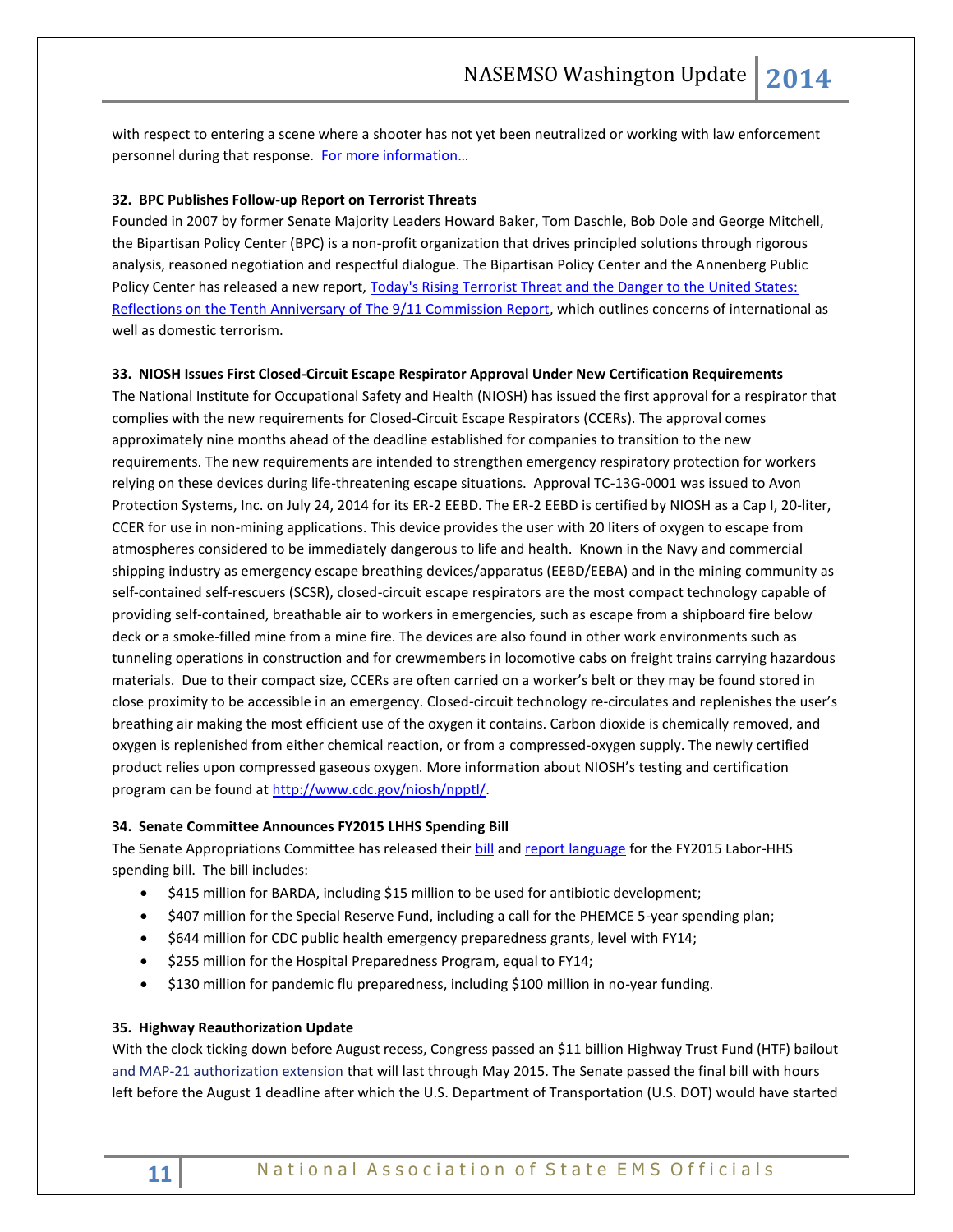cutting highway reimbursements to states. The bill is funded through a combination of customs user fees, a budget maneuver known as "pension smoothing" which allows companies to delay contributions to employee pension plans, and a transfer from the leaking underground store tank fund. Passage of the final bill came about in typical Washington fashion with yet another showdown between the House and Senate. The day before Congress was scheduled to leave town for the month-long recess, the Senate passed an amended version of the House bill that attempted to use a different set of funding offsets and shorten the extension period to December in order to force a vote on a long-term authorization by year's end. The next day the House again took up the measure, stripped the funding and extension date Senate revisions, and sent the original language back to the Senate floor for a vote. On the second time around, the Senate ultimately passed the original House language and sent the bill to the President to be signed into law. For more information...

#### **36. FDA Approves Ultraportable Ultrasound in US**

Royal Philips recently announced that it has received 510(k) clearance from the U.S. Food and Drug Administration to market its innovative ultra mobile ultrasound system, VISIQ, in the U.S. VISIQ is the first Philips ultrasound system to combine the benefits of greater mobility, performance and simplicity into a single miniaturized solution, helping clinicians increase access to quality diagnostic scans for more OB patients. This breakthrough ultrasound device can be easily transported wherever care is needed, and its quick-start technology and long battery life make it an ideal system for physician offices, hospitals and other clinical settings. For more information...

#### **37. USAG Announces Plans for Federal Law Enforcement Personnel to Begin Carrying Naloxone**

In a new memorandum released Friday, Attorney General Eric Holder urged federal law enforcement agencies to identify, train and equip personnel who may interact with a victim of a heroin overdose with the drug naloxone. This latest step by the Attorney General will pave the way for certain federal agents -- such as emergency medical personnel -- to begin carrying the potentially life-saving drug known for effectively restoring breathing to a victim in the midst of a heroin or opioid overdose. The Justice Department wants federal law enforcement agencies, as well as their state and local partners, to review their policies and procedures to determine whether personnel in those agencies should be equipped and trained to recognize and respond to opioid overdose by various methods, including the use of naloxone. Seventeen states and the District of Columbia have amended their laws to increase access to naloxone, resulting in over 10,000 overdose reversals since 2001. [For more information…](http://www.justice.gov/opa/pr/2014/July/14-ag-805.html)

#### **38. States to Consider Measure to Expedite Multistate Medical Licensure**

The Journal of the American Medical Association (JAMA) is reporting that a proposed Interstate Medical Licensure Compact would provide a streamlined, expedited way for physicians to get medical licenses in multiple states. Currently, physicians apply directly to a state medical board. If the compact were approved, they could instead apply for new state licenses through the interstate commission. The possible benefits include helping with physician shortages in underserved regions and allowing more physicians to practice via telemedicine. It could also enable patients with complicated or rare diseases to have easier access to specialists. The Federation of State Medical Boards revealed the updated draft interstate compact last week. Among the eligibility criteria, physicians must have had their licenses for at least 3 years and must have passed each component of the U.S. Medical Licensing Examination within three tries. Participating state boards would be mandated to share complaints and investigations with other participating state boards. The federation says that model legislation is expected to be available for state legislatures to consider beginning in 2015. For more information... See also the Federation of [State Medical Board's website on Interstate Medical Licensure Compact.](https://www.fsmb.org/state-medical-boards/interstate-model-compact/)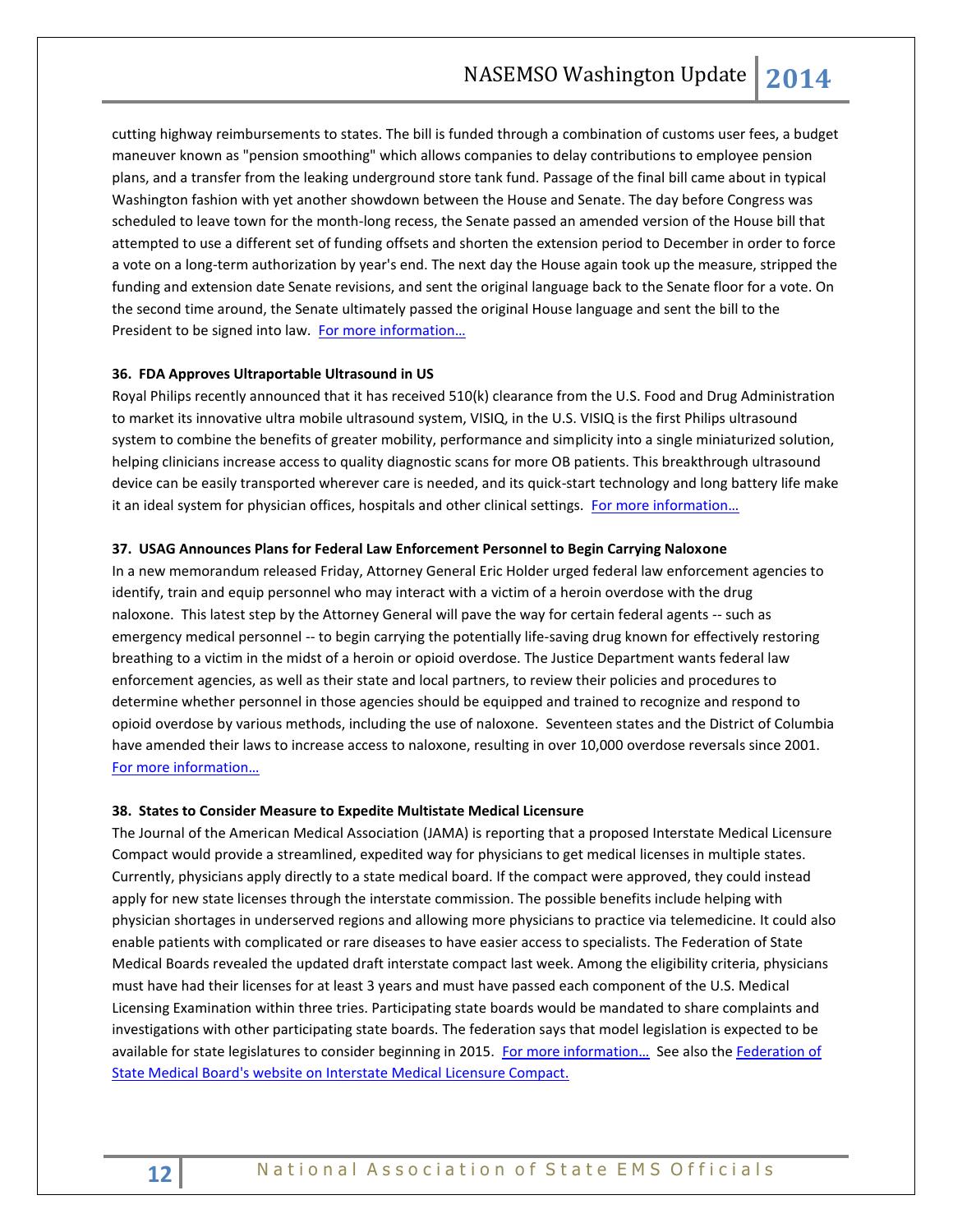## **39. New Document Highlights Childhood Ag Research**

A new NIOSH publication *A Summary of NIOSH Childhood Agricultural Injury Prevention Extramural Research under the Childhood Agricultural Injury Prevention Initiative: A Quindecennial (1997–2011) of Progress* has recently been released. The document provides a compilation of completed extramural research funded as part of the NIOSH Childhood Agricultural Injury Prevention Initiative. This document will be useful for researchers, stakeholders, and others with an interest in childhood agricultural injury prevention. To access the document, go to [http://www.cdc.gov/niosh/docs/2014-121/.](http://links.govdelivery.com/track?type=click&enid=ZWFzPTEmbWFpbGluZ2lkPTIwMTQwNjA1LjMyODI0NjgxJm1lc3NhZ2VpZD1NREItUFJELUJVTC0yMDE0MDYwNS4zMjgyNDY4MSZkYXRhYmFzZWlkPTEwMDEmc2VyaWFsPTE2ODQzOTUyJmVtYWlsaWQ9cm9iaW5zb25AbmFzZW1zby5vcmcmdXNlcmlkPXJvYmluc29uQG5hc2Vtc28ub3JnJmZsPSZleHRyYT1NdWx0aXZhcmlhdGVJZD0mJiY=&&&104&&&http://www.cdc.gov/niosh/docs/2014-121/) For more information contact David Hard at DHard @cdc.gov.

#### **40. Down on the Farm; Fifteen Years of Childhood Agricultural Injury Prevention**

A new publication from the National Institute for Occupational Safety and Health (NIOSH) summarizes fifteen years of childhood agricultural injury data and highlights the agency's extramural research in childhood agricultural injury prevention. This summary describes research that has been funded by grants from the Childhood Agricultural Injury Prevention Initiative (CAIPI) that serves to protect any child living, working or visiting a farm. The Childhood Agricultural Injury Prevention Initiative (CAIPI) was initiated by NIOSH and its partners in October 1996 with funds appropriated by Congress to conduct and apply research for childhood agricultural injury prevention. Through a tripartite approach of surveillance, research, and information dissemination, the initiative continues to prevent injury and death to children and youth in an agricultural work environment, most frequently on farms. [For](http://www.cdc.gov/niosh/updates/upd-07-01-14A.html)  [more information…](http://www.cdc.gov/niosh/updates/upd-07-01-14A.html)

#### **41. NHTSA Provides Useful Prevention Resources on Kids in Hot Cars**

While the full scope of the fatalities of children due to heatstroke in vehicles is not fully known, NHTSA and other safety advocates and academic institutions have recognized the safety threat heatstroke poses for young children left in hot cars. Together, the Federal Government, automakers, car seat manufacturers, health and safety advocates, consumer groups, and others are working together to tackle this important safety issue. View the heatstroke toolkit at [http://www.safercar.gov/parents/heat-involved.htm.](http://www.safercar.gov/parents/heat-involved.htm)



#### **42. Keeping Kids Safe: Opportunities and Challenges in Bullying Prevention**

The upcoming 2014 Federal Bullying Prevention Summit is scheduled for Friday, August 15, 2014 from 8:30 a.m. to 5:30 p.m. EDT. It will focus on State Education Agencies (SEA) and Local Education Agencies (LEA) administrators, teachers, and partner Community Based Organizations (CBOs) and Non-governmental Organizations (NGOs). At this Summit, the Federal Partners in Bullying Prevention aim to highlight successful strategies that support the creation of a positive school climate. The Summit will kick off with a look at current trends and data, as well as the state of the research in bullying prevention. SEA and LEA administrators will share their successes and lessons learned regarding their bullying prevention work. Focus groups will allow audience members to express their opinions concerning the opportunities and challenges they face in implementing their bullying prevention programs. Participants will also be able to share suggestions regarding the future direction of federal bullying prevention efforts to support local programming. Youth, who have worked to reduce bullying in their schools and/or communities, will be participating as an integral part of the Summit. The Federal Partners will highlight recent and past accomplishments and future directions. Other topics that will be covered include cyberbullying, related bullying behaviors that impact healthy school climate, and the relationship between bullying prevention programs and school discipline. For more information...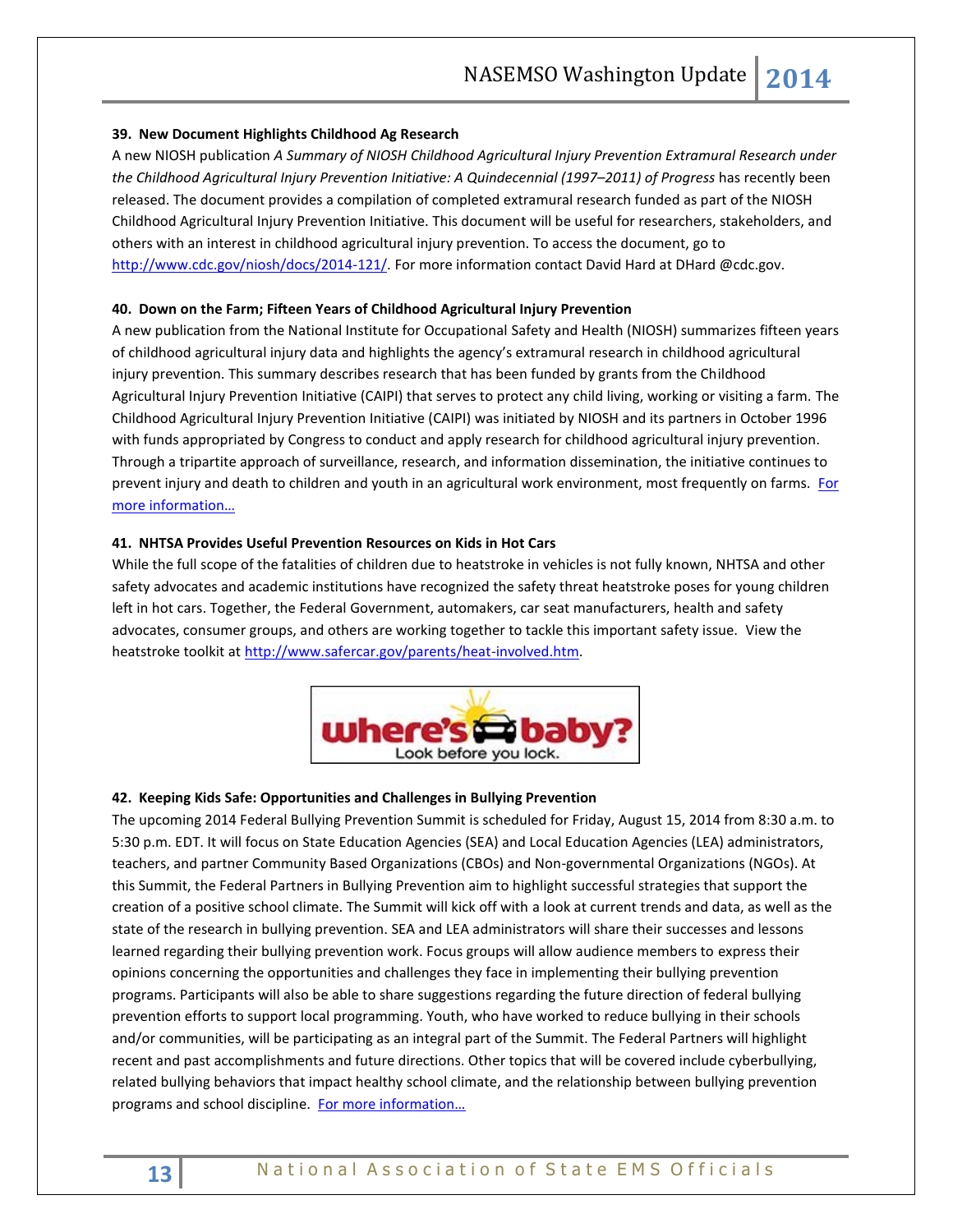#### **43. NCDMPH Releases "Radiation Disaster Issues in Children: A Case-Based Activity"**

The National Center for Disaster Medicine and Public Health (NCDMPH) released an accredited [case-based activity](http://ncdmph.usuhs.edu/KnowledgeLearning/2014-Learning3.htm) complementary to the previously released primer[, Radiation Disaster Issues in Children: An Approach to the](http://ncdmph.usuhs.edu/KnowledgeLearning/2013-Learning1.htm)  [Patient,](http://ncdmph.usuhs.edu/KnowledgeLearning/2013-Learning1.htm) an[d knowledge check.](http://ncdmph.usuhs.edu/KnowledgeLearning/Radiation/Rad-kc1.htm) Similar to the primer, this new activity discusses the unique needs of pediatric patients during and after exposure to a radiological disaster. This activity is accredited for continuing education for physicians and nurses. NCDMPH Acting Director Kenneth Schor, DO, MPH and Project Associate Thomas Fitzgerald, MPH authored the lesson. Learners can also access this lesson on the Public Health Foundation's TRAIN services under the course number 1050965. Visit NCDMPH's [Online Learning](http://ncdmph.usuhs.edu/KnowledgeLearning/OnlineLearning.htm) page for other accredited and pediatricfocused online lessons.

## **44. Ohio Geriatric Trauma Guidelines Improve Triage Sensitivity**

In a recent article published by the Annals of Emergency Medicine, study authors evaluate the sensitivity of Ohio's 2009 emergency medical services (EMS) geriatric trauma triage criteria compared with the previous adult triage criteria in identifying need for trauma center care among older adults. Ichwan et al studied a retrospective cohort of injured patients aged 16 years or older in the 2006 to 2011 Ohio Trauma Registry. Patients aged 70 years or older were considered geriatric. Authors identified whether each patient met the geriatric and the adult triage criteria. The outcome measure was need for trauma center care, defined by surrogate markers: Injury Severity Score greater than 15, operating room in fewer than 48 hours, any ICU stay, and inhospital mortality. Researchers calculated sensitivity and specificity of both triage criteria for both age groups. The study concludes that standard adult EMS triage guidelines provide poor sensitivity in older adults. Ohio's geriatric trauma triage guidelines significantly improve sensitivity in identifying Injury Severity Score and other surrogate markers of the need for trauma center care, with modest decreases in specificity for older adults. Ichwan et al. Geriatric-Specific Triage Criteria Are More Sensitive Than Standard Adult Criteria in Identifying Need for Trauma Center Care in Injured Older Adults. (2014) In press. **Abstract**. Subscription required.

#### **45. New Study Shows Even Mild Brain Injury Causes Brain Damage**

The Journal of Neurology recently published a study from Newcastle University that found that even mild brain injury causes brain damage. The study tested 53 people, age 16 to 68, who suffered mild or moderate concussions and sought emergency room care. The 53 test subjects had MRIs within 6 days of their injury to scan for damage, according to ScienceDaily.com. Compared to a control group, the test group showed nerve damage in the part of the brain that transmits information. Thinking and memory skills were so affected that test subjects scored 25% worse than people without brain injury. Even though the test group improved a year later, the members still exhibited signs of brain damage. The study concluded that "even mild traumatic brain injury may cause brain damage and thinking and memory problems". Most news about traumatic brain injury focuses on severe cases related to combat veterans, NFL players, and life-threatening car accidents. The truth is, 90% of brain injuries are mild to moderate and are caused by relatively minor incidents such as falling off a bike or being shaken in a lowspeed car accident. Brain damage – even minor brain damage – injures the "white matter" in the brain made up of nerve axons. These nerve axons act as a sort of information highways between brain cells. Damaged nerve axons are kind of like a road riddled with cracks and potholes. A brain damaged person's cognitive, verbal, and memory skills become impaired because information within the brain can't travel between cells as quickly as it needs to. In light of the information from this study, it's even more important for bicyclists and motorcyclists to wear helmets while riding. A helmet can protect your brain from injury to its information pathways in a minor accident and lower your risk of dementia and other diseases later in life. To view Duffan's article in *The Legal Examiner*, please click here: [http://northeast-nc.legalexaminer.com/head-brain-injuries/dont-forget-your-helmet-new-study-](http://northeast-nc.legalexaminer.com/head-brain-injuries/dont-forget-your-helmet-new-study-shows-even-mild-brain-injury-causes-brain-damage/)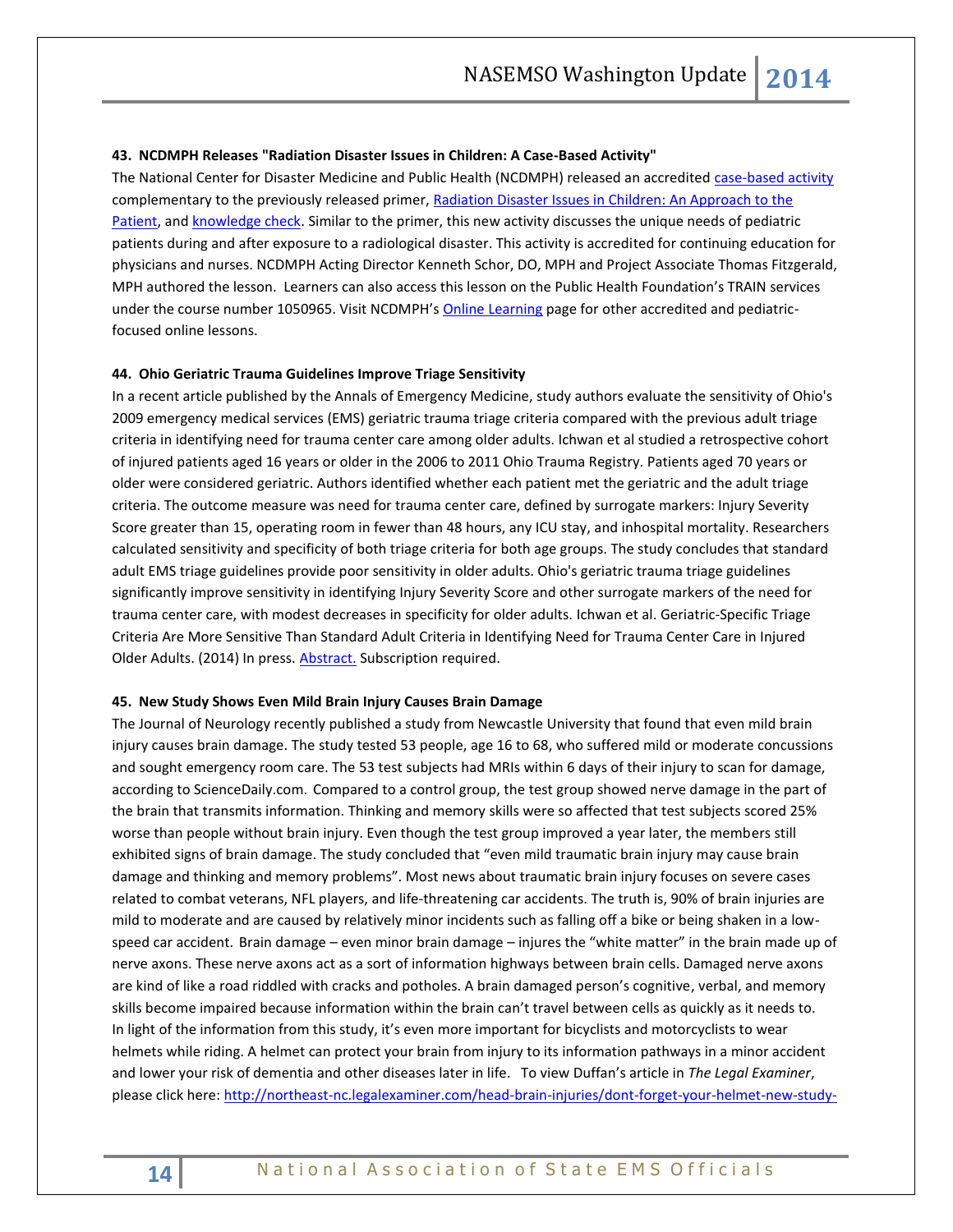[shows-even-mild-brain-injury-causes-brain-damage/](http://northeast-nc.legalexaminer.com/head-brain-injuries/dont-forget-your-helmet-new-study-shows-even-mild-brain-injury-causes-brain-damage/) For the original study in the Journal of Neurology, please click here[: http://www.neurology.org/content/early/2014/07/16/WNL.0000000000000666](http://www.neurology.org/content/early/2014/07/16/WNL.0000000000000666)

#### **46. NHTSA OEMS Research Notes Break Down National EMS Assessment**

When the Federal Interagency Committee on EMS (FICEMS) sponsored the first nationwide assessment of emergency medical systems across the country, researchers analyzed data from four principle data sources to describe EMS Systems, EMS preparedness and 911 systems at both the State and national levels. "The 2011 National EMS Assessment report contains a tremendous amount of information about the nation's EMS systems," said Cathy Gotschall, ScD, with the Office of EMS. "But the 500-page report can be overwhelming. We want to summarize the information in a way that will be more accessible to EMS leaders." NHTSA's Office of EMS has created its first National EMS Assessment EMS Research to provide a condensed snapshot of the data in a 7-page summary of a topic of particular interest. This first EMS Research Note focuses on EMS Systems Demographics, addressing:

- Number of licensed local EMS agencies nationwide
- Types of EMS agencies licensed by states
- Percentages of agencies that are fire-based or rely on volunteer service

Review th[e Research Note](http://www.ems.gov/pdf/812041-Natl_EMS_Assessment_2011.pdf) or download the complete [National EMS Assessment](http://www.ems.gov/pdf/2011/National_EMS_Assessment_Final_Draft_12202011.pdf) report.

#### **47. FDA Approves New Extended Release Oxycodone with Abuse Deterrent Properties**

The U.S. Food and Drug Administration has approved Targiniq ER (oxycodone hydrochloride and naloxone hydrochloride extended-release tablets), an extended-release/long-acting (ER/LA) opioid analgesic to treat pain severe enough to require daily, around-the-clock, long-term opioid treatment and for which alternative treatment options are inadequate. Targiniq ER is the second ER/LA opioid analgesic with FDA-approved labeling describing the product's abuse-deterrent properties consistent with the FDA's 2013 draft guidance for industry, *[Abuse-](http://www.fda.gov/downloads/Drugs/GuidanceComplianceRegulatoryInformation/Guidances/UCM334743.pdf)Deterrent Opioids – [Evaluation and Labeling](http://www.fda.gov/downloads/Drugs/GuidanceComplianceRegulatoryInformation/Guidances/UCM334743.pdf)*. Targiniq ER has properties that are expected to deter, but not totally prevent, abuse of the drug by snorting and injection. When crushed and snorted, or crushed, dissolved and injected, the naloxone in Targiniq ER blocks the euphoric effects of oxycodone, making it less liked by abusers than oxycodone alone. Targiniq ER can still be abused, including when taken orally (by mouth), which is currently the most common way oxycodone is abused. [For more information…](http://www.fda.gov/NewsEvents/Newsroom/PressAnnouncements/ucm406407.htm)

## **48. New AHRQ Monograph Addresses Mental Health: 1st Versus 2nd Generation Antipsychotics**

A continuing-education monograph from AHRQ is now available that compares individual first- and secondgeneration antipsychotic medications in adults with schizophrenia, schizophrenia-related psychoses or bipolar disorder. The monograph, based on a comparative effectiveness review from AHRQ's Effective Health Care Program, reviews evidence comparing the effectiveness and side effects of individual drugs and lists questions for patients and health care providers to consider before choosing a treatment. For more information... In addition to this new resource, previous materials related to this subject include the following: a consumer [summary](http://effectivehealthcare.ahrq.gov/search-for-guides-reviews-and-reports/?pageaction=displayproduct&productID=1458) of antipsychotic medications for adults, a [clinician research summary](http://effectivehealthcare.ahrq.gov/search-for-guides-reviews-and-reports/?pageaction=displayproduct&productID=1457) that outlines the clinical bottom line of this comparative effectiveness review, an [educational slide set](http://effectivehealthcare.ahrq.gov/search-for-guides-reviews-and-reports/?pageaction=displayproduct&productID=1651) for clinicians to share the evidence with colleagues and students, and the [full research review.](http://effectivehealthcare.ahrq.gov/search-for-guides-reviews-and-reports/?pageaction=displayproduct&productID=1054)

#### **49. SAMHSA Invites Comments on 2015-2018 Strategic Plan**

SAMHSA is the agency within HHS that leads public health efforts to advance the behavioral health of the Nation. Its mission is to reduce the impact of substance abuse and mental illness on America's communities.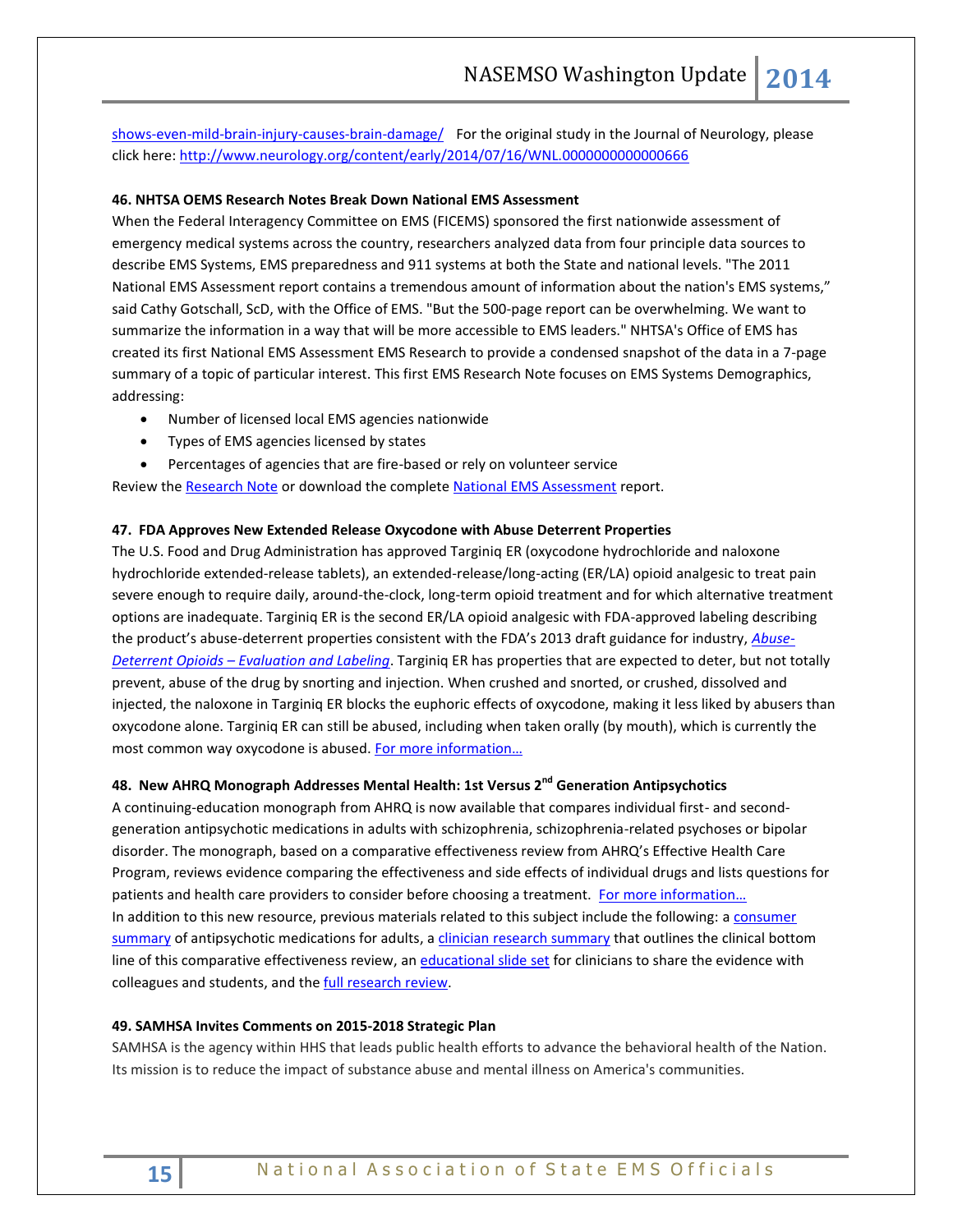This strategic plan outlines work to increase the awareness and improve understanding about mental and substance use disorders; promote emotional health and wellness, and the prevention of substance abuse and mental illness; increase access to effective treatment; and support recovery. An important component of the plan is to prioritize six Strategic Initiatives and the linkages between these initiatives and SAMHSA's policy, programmatic, and financial planning. At its core, this plan offers a framework for common categories of initiatives that enables cross-collaboration and organization of SAMHSA's work. Feedback Deadline: Monday, August 18, 2014. [Download Leading Change 2.0](http://links.govdelivery.com/track?type=click&enid=ZWFzPTEmbWFpbGluZ2lkPTIwMTQwNzI4LjM0NTI3MjIxJm1lc3NhZ2VpZD1NREItUFJELUJVTC0yMDE0MDcyOC4zNDUyNzIyMSZkYXRhYmFzZWlkPTEwMDEmc2VyaWFsPTE2OTI1NjY0JmVtYWlsaWQ9cm9iaW5zb25AbmFzZW1zby5vcmcmdXNlcmlkPXJvYmluc29uQG5hc2Vtc28ub3JnJmZsPSZleHRyYT1NdWx0aXZhcmlhdGVJZD0mJiY=&&&102&&&http://store.samhsa.gov/leadingchange/feedback/SAMHSA-Leading-Change%202-0.pdf)

## **50. SOPHE/CDC Announces Student Fellowship in Injury Prevention and Control**

The Society for Public Health Education (SOPHE) is accepting applications for one-year student fellowships in injury prevention and control, funded by the CDC's National Center for Injury Prevention and Control. This fellowship is designed to recognize, assist and train students working on projects in injury prevention from the perspective of health education or the behavioral sciences. Recipients of the award will receive the following:

- $\bullet$  \$2,000 stipend to be distributed throughout the year
- Fellowship certificate of completion
- Free student membership in national SOPHE for one year
- Complimentary registration at the 2015 SOPHE Annual Meeting and awards banquet, where they will have an opportunity to display and/or provide an oral presentation on the proposed project

 Recognition in SOPHE's newsletter, News & Views, on SOPHE's web site, and CDC's Injury Center web site. All applications must be received on or before September 12, 2014 to qualify for consideration. For more [information…](http://www.sophe.org/SOPHE_Student_Member_Awards.cfm)

#### **51. New Resource Helps Practitioners Enhance Posture Assessment Practices in the Workplace**

The National Institute for Occupational Safety and Health (NIOSH), in partnership with the Canadian Centre of Research Expertise for the Prevention of Musculoskeletal Disorders, has released a new report that can help occupational health and safety practitioners more accurately and efficiently assess postural stress of workers performing their duties at work. The ability to conduct posture assessments in the workplace can assist with the prevention and control of musculoskeletal disorders. The report, Observation-Based Posture Assessment: Review of Current Practice and Recommendations for Improvement, describes a research-based approach to classifying the severity of torso and arm posture. This approach has been demonstrated to improve the accuracy and efficiency of workplace posture analysis. Authors address enhancements such as the benefits of digital video, computer software, training and use of visual cues. Additionally, the report provides practitioners with useful tips for digitally recording and analyzing workers' posture. For more information...

#### **52. NIOSH Health Hazard Evaluation Highlights Importance of Preventing Heat-Related Illness**

A recently released Health Hazard Evaluation Report from the National Institute for Occupational Safety and Health (NIOSH) is raising awareness of the risks of working in extreme heat. The report, which is based on an evaluation of heat stress at a national park, provides recommendations that can be applied to other worksites where extreme heat may be a factor. To see if recent (2008–2013) cases of occupational heat-related fatalities have occurred near you, see OSHA's [Heat Fatalities map.](http://links.govdelivery.com/track?type=click&enid=ZWFzPTEmbWFpbGluZ2lkPTIwMTQwNzAyLjMzNjQ2OTUxJm1lc3NhZ2VpZD1NREItUFJELUJVTC0yMDE0MDcwMi4zMzY0Njk1MSZkYXRhYmFzZWlkPTEwMDEmc2VyaWFsPTE2ODU5MjMxJmVtYWlsaWQ9cm9iaW5zb25AbmFzZW1zby5vcmcmdXNlcmlkPXJvYmluc29uQG5hc2Vtc28ub3JnJmZsPSZleHRyYT1NdWx0aXZhcmlhdGVJZD0mJiY=&&&103&&&https://www.osha.gov/SLTC/heatillness/map.html) [For more information…](http://www.cdc.gov/niosh/updates/upd-07-23-2014.html)

## **53. CDC and EPA Join Forces to Prevent Vector-Borne Diseases**

The Environmental Protection Agency (EPA) and Centers for Disease Control and Prevention (CDC) are recommending that the public use insect repellents and take other precautions to avoid biting insects that carry serious diseases. The incidence of these diseases is on the rise. This joint statement discusses diseases that are transmitted by ticks and mosquitoes, the role of government in vector control and disease prevention, the history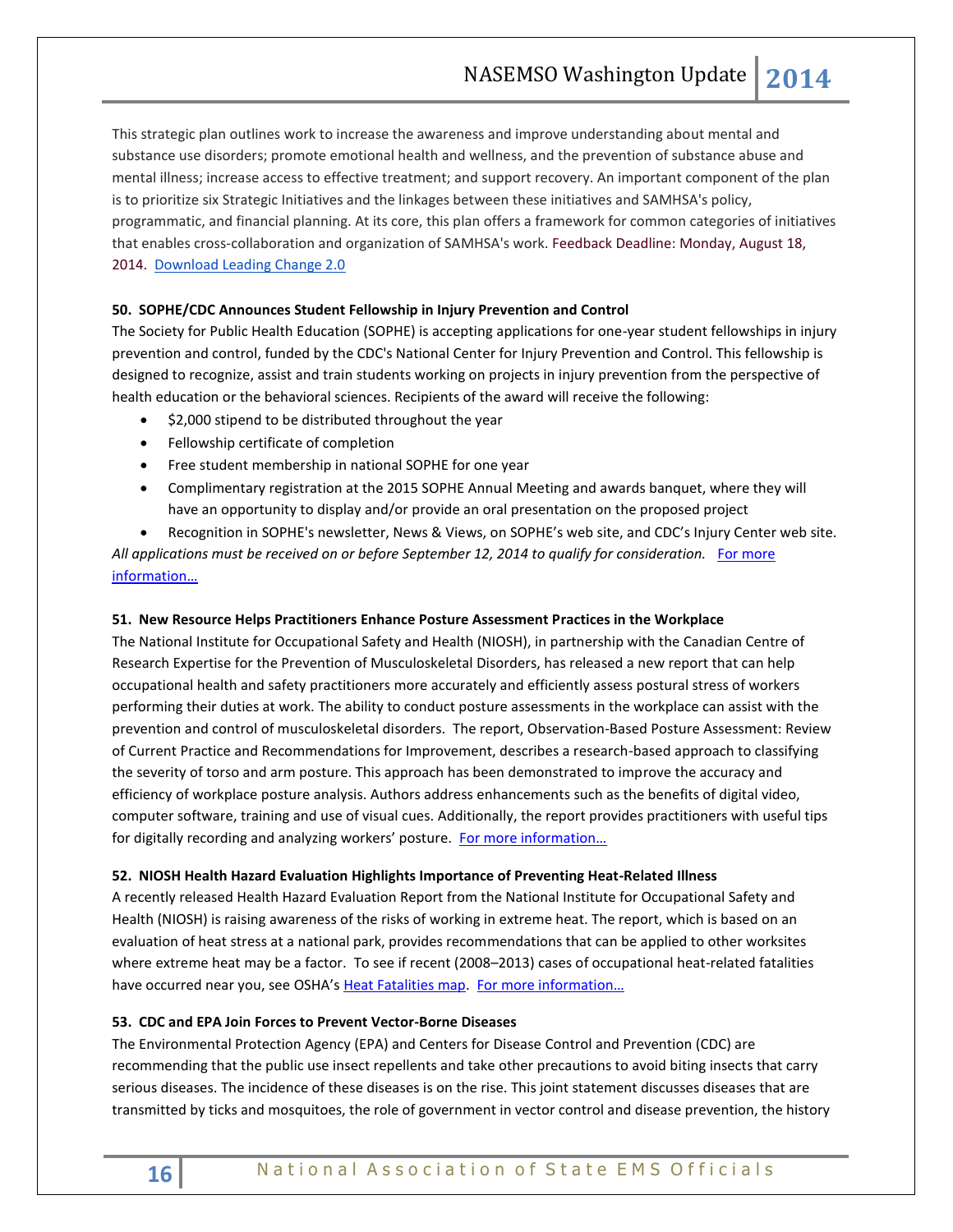of repellents, how to use repellents as part of an integrated control program, and how to select and use a repellent. [For more information…](http://www2.epa.gov/sites/production/files/2014-07/documents/joint-epa-cdc-stmnt_3.pdf)

## **54. New Interactive Map Reveals Info on Fire Fighter Investigations**

A new NIOSH interactive mapping application is now available a[t http://wwwn.cdc.gov/wisards/fffmap/.](http://links.govdelivery.com/track?type=click&enid=ZWFzPTEmbWFpbGluZ2lkPTIwMTQwNjA1LjMyODI0NjgxJm1lc3NhZ2VpZD1NREItUFJELUJVTC0yMDE0MDYwNS4zMjgyNDY4MSZkYXRhYmFzZWlkPTEwMDEmc2VyaWFsPTE2ODQzOTUyJmVtYWlsaWQ9cm9iaW5zb25AbmFzZW1zby5vcmcmdXNlcmlkPXJvYmluc29uQG5hc2Vtc28ub3JnJmZsPSZleHRyYT1NdWx0aXZhcmlhdGVJZD0mJiY=&&&105&&&http://wwwn.cdc.gov/wisards/fffmap/) The site combines fire fighter fatality data from the U.S. Fire Administration (USFA) with information about NIOSH fire fighter fatality investigations. The map shows all fire fighter deaths tracked by USFA and those with "pending" or "completed" NIOSH investigations. Links to final NIOSH reports are included.

## **55. New Hand-Hygiene Guidelines Available**

The Society for Healthcare Epidemiology of America and others have released expert guidance on proper hand hygiene in the healthcare setting in *Infection Control and Hospital Epidemiology*. Among the recommendations:

- Soap and alcohol-based hand rubs (ABHR) should be conveniently located for routine hand hygiene in all areas where patients are seen. Staff members should be consulted on the products' tolerability.
- Healthcare workers should wash their hands with soap and water or use ABHR before direct patient contact, preparing or handling patients' medications, and moving from a contaminated body site to a clean body site on a patient.
- Hands should also be cleaned before and after using an invasive device and after contact with bodily fluids, direct contact with a patient, or contact with a patient's surroundings.
- When hands are visibly soiled, healthcare workers should use soap and water, not ABHR.
- Soaps containing triclosan should be avoided because of the risk for antimicrobial resistance.
- Hand hygiene adherence should be monitored either directly (e.g., by technology) or indirectly (e.g., by tracking the volume of product used).

## [For more information…](http://www.jstor.org/stable/10.1086/677145)

## **56. New ISO Standards Address Medical Device Connectors**

The most important root cause of misconnections in healthcare is the universal design of the Luer connector on medical device tubing and syringes. New design standards from the International Organization for Standardization (ISO) ensures that all manufacturers of feeding tubes and associated administration sets and syringes will use one standard design for the connector that will be universally adopted into practice that does not allow connectivity with any other type of connector. These changes are part of a larger initiative that will later introduce standards for connectors used in other applications. The Luer connector will continue to be used for vascular connections and most drug injections. Besides the new enteral connectors, over the next few years the industry will also see introduction of newer connectors specific for spinal and epidural use, respiratory and driving gasses, limb cuff inflation, and urogenital use. ISO 80369-1:2010 specifies general requirements for small-bore connectors used in medical devices or accessories intended for use with a patient which convey liquids or gases in healthcare applications. For more information... See also Tubing and Luer Misconnections: Preventing Dangerous Medical [Errors…](http://www.fda.gov/MedicalDevices/Safety/AlertsandNotices/TubingandLuerMisconnections/default.htm)

## **57. NFPA's 2013 Firefighter Fatality Study Released**

A total of 97 on-duty firefighter deaths occurred in the U.S., which is a large increase over the total for the past few years. The increase is due almost entirely to two high-fatality incidents. According to a new NFPA report, despite the large number of traumatic and burn injuries that occurred in those incidents, stress and other medical-related issues continue to account for the largest number of fatalities. For more information...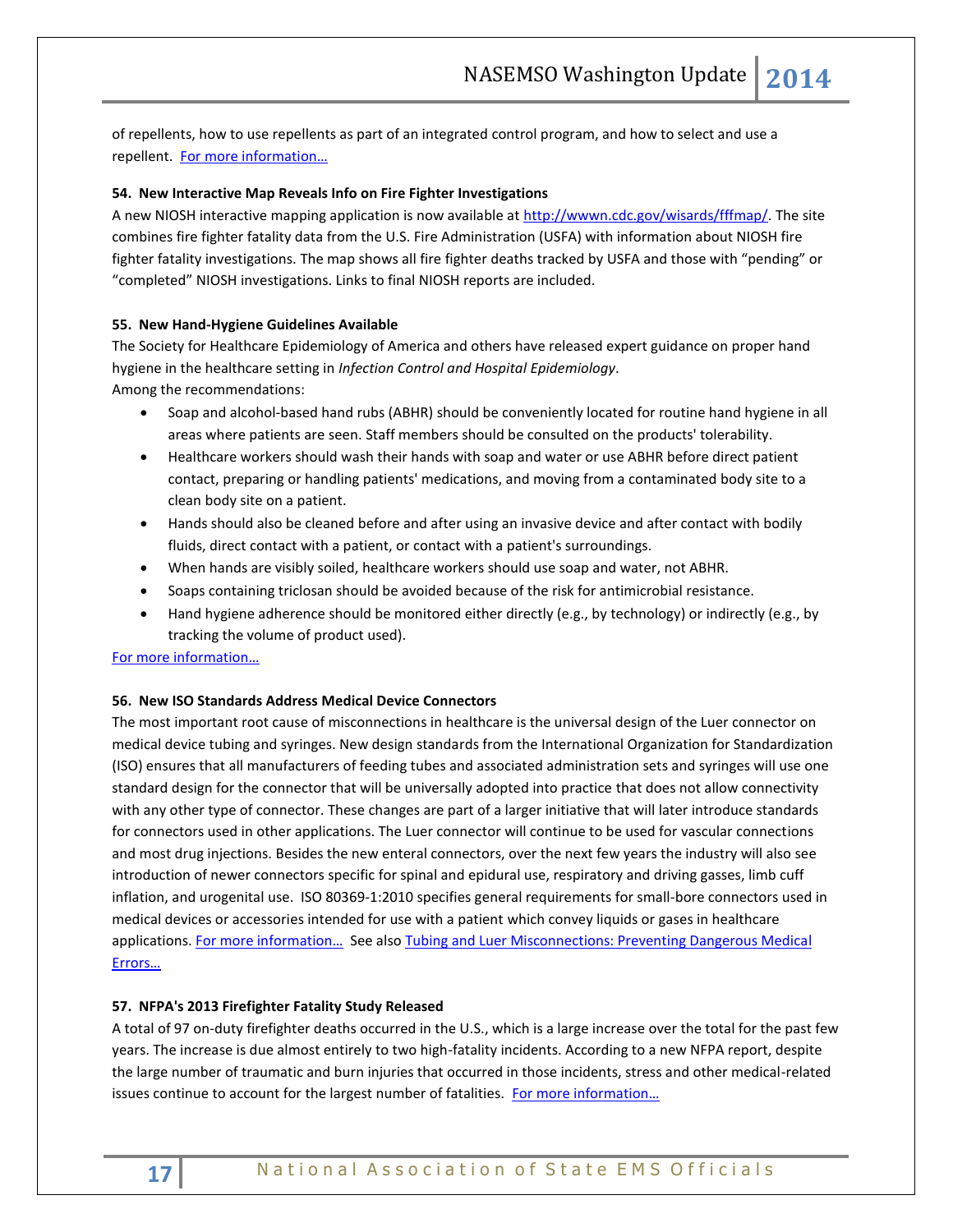#### **58. NEMSMA, IAEMSC Announce Merger**

International Association of EMS Chiefs (IAEMSC) President-elect Rob Farmer joined National EMS Management Association (NEMSMA) President Troy Hagen during a recent national conference to announce that discussions are underway to merge the two management organizations within the next year. According to Hagen, the "new dynamic organization [will be] positioned better than ever to support the profession." In related news, Michael Touchstone, the executive director of the Philadelphia city & county EMS region, was installed as the incoming NEMSMA president at the meeting.

#### **59. Institute on Disabilities Releases New Video on Autism and First Responders**

The Institute on Disabilities at Temple University, in collaboration with Willow Grove Fire Company, Upper Moreland Police Department and Horsham Fire Company, has produced and just released the video, *Autism and First Responders: Seeing Beyond the Smoke* to help increase awareness of the unique issues presented by people with autism, and to inform fire fighters, police officers and other first responders on how to recognize signs of children and young adults with autism. Parents, family members, educators and others who support people with autism will also find valuable information in the video. The 20-minute video features a house fire scenario with suggestions on how to recognize and manage challenges that people with autism may present, along with interviews with Chief Brian Focht, fire fighters Tom Winterberg, Marc Medoru, family members and children with autism. Funded by PA Developmental Disabilities Council the video is available on the Institute's You Tube channel: [www.youtube.com/watch?v=mnua3jeek30.](http://www.youtube.com/watch?v=mnua3jeek30)

#### **60. AHA Launches New EMS Course**

The American Heart Association has announced a new course designed to meet the needs of EMS professionals. [Basic Life Support for Prehospital Providers](http://www.heart.org/HEARTORG/CPRAndECC/HealthcareProviders/BasicLifeSupportBLS/BLS-for-Prehospital-Providers_UCM_459708_Article.jsp) (BLS for PHP) is the first training program from AHA specifically designed to meet the new National EMS Education Standards and training needs of prehospital providers. The blended learning course, with both online and classroom portions, improves the learning experience by providing greater flexibility, while still ensuring hands-on instruction proven to enhance performance and outcomes in the field. The training course with customizable components for adaptive learning will prepare prehospital providers with the ability to recognize several life-threatening emergencies, provide one- or two-rescuer or team CPR and use an AED for cardiac arrest in adults, children and infants, and relieve choking. Each state or local agency can customize the course to ensure EMS professionals get the resuscitation training they need in a way that incorporates local protocols.

#### **61. Nonintravenous Therapy for Acute Renal Colic**

Researchers enrolled patients 18-55 years with a clinical diagnosis of acute reveal colic to receive either 2 mg sublingual buprenorphine with an IV placebo, or 0.1 mg/kg IV morphine sulfate with a sublingual placebo. Subjects graded their pain with a standard 11-point numeric rating scale (NRS) before medication administration and 20 and 40 minutes after that. The need for rescue analgesia and occurrence of side effects were also recorded in the two groups. Conclusion: Sublingual buprenorphine (2 mg) is as effective as morphine sulfate (0.1 mg/kg) in acute renal colic pain management. [For more inf](http://www.ncbi.nlm.nih.gov/pmc/articles/PMC3892119/)ormation...

#### **62. Efficacy of Paracetamol for Acute Low-back Pain**

Regular paracetamol (acetaminophen) is the recommended first-line analgesic for acute low-back pain; however, no high-quality evidence supports this recommendation. Researchers in Australia aimed to assess the efficacy of paracetamol taken regularly or as-needed to improve time to recovery from pain, compared with placebo, in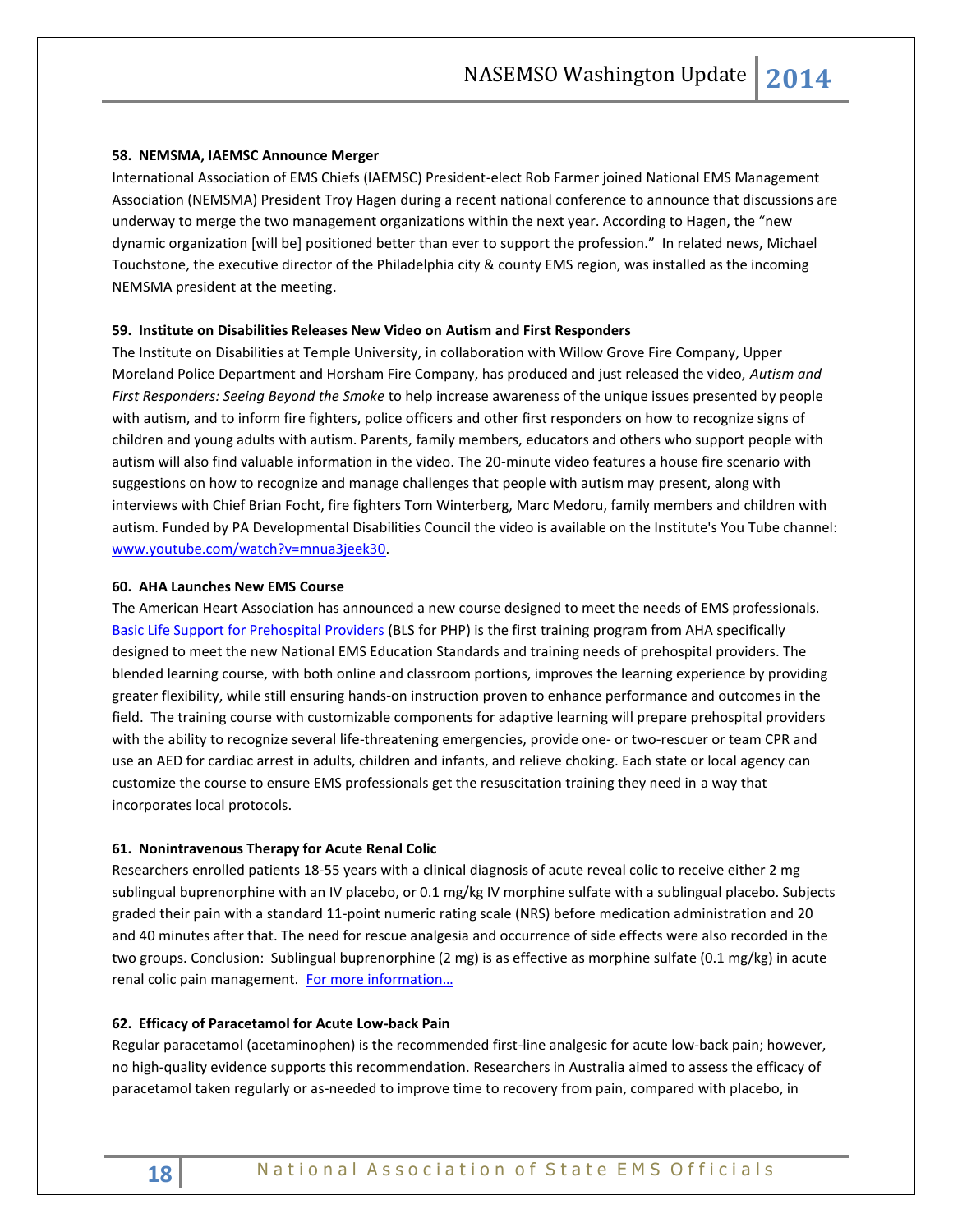patients with low-back pain. Despite being widely recommended as a first-line intervention in low-back pain, acetaminophen does no better than placebo, according to a recent Lancet study. [For more information…](http://www.thelancet.com/journals/lancet/article/PIIS0140-6736%2814%2960805-9/abstract)

#### **63. Researchers Study Usefulness of Telephone Triage in Reducing Unnecessary Visits**

Telephone triage is becoming increasingly popular in UK general practice as a response to managing patient care. Overall, th[e ESTEEM study](http://www.thelancet.com/journals/lancet/article/PIIS0140-6736%2814%2961058-8/fulltext) – one of the first robust investigations in this field – concludes that telephone triage by a doctor or a nurse only results in a redistribution of practice workload, not a reduction. It also highlights how telephone triage is no more expensive or cheaper than care provided by traditional face-to-face appointments. The findings are discussed in an accompanying [Comment.](http://www.thelancet.com/journals/lancet/article/PIIS0140-6736%2814%2961173-9/fulltext)

### **64. Non-invasive Arterial Pressure Measurement Evaluated**

Thirty-one subjects undergoing elective surgery under general anesthesia were included in a British study to evaluate Nexfin™, a non-invasive monitor (finger sensor) that measures acute variations in arterial pressure and cardiac output. Measurements were regarded as a somewhat unreliable although the technology seems to show promise in monitoring patients in Weiss E et al., Use of the Nexfin™ device to detect acute arterial pressure variations during anaesthesia induction. Br J Anaeth 2014 Jul 113:52. For more information... A similar article was published last year as an editorial in Anesthesia and Analgesia, the Journal of the International Anesthesia Research Society. Imhoff M. Alea Iacta Est: A New Approach to Cardiac Output Monitoring? August 2013 - Volume 117 - Issue 2. [For more information…](http://journals.lww.com/anesthesia-analgesia/toc/2013/08000)

## **\*\*\*STATEWIDE EMS CONFERENCES\*\*\***

**\*\*\*National Conferences and Special Meetings\*\*\***

## **UPCOMING EVENTS**

## **PLEASE NOTE: CALENDAR ITEMS ARE ALWAYS WELCOME!!! Send t[o robinson@nasemso.org](mailto:robinson@nasemso.org)**

## **\*\*\*STATEWIDE EMS CONFERENCES\*\*\***

Pennsylvania 37th Annual Statewide EMS Conference, August 13-15, 2014, Lancaster Marriott at Penn Square, Lancaster, PA. [For more information…](http://www.pehsc.org/)

Pennsylvania 37th Annual Statewide EMS Conference, September 17-19, 2014. Blair County Convention Center, Altoona, PA. For more information...

35<sup>th</sup> Annual Virginia EMS Symposium, November 5-9, 2014, Norfolk Waterside Marriott, Norfolk, Va. For more information, visit [http://www.vdh.virginia.gov/OEMS/symposium/index.htm.](http://www.vdh.virginia.gov/OEMS/symposium/index.htm)

## **\*\*\*National Conferences and Special Meetings\*\*\***

**NAEMSE Instructor Course Level 1**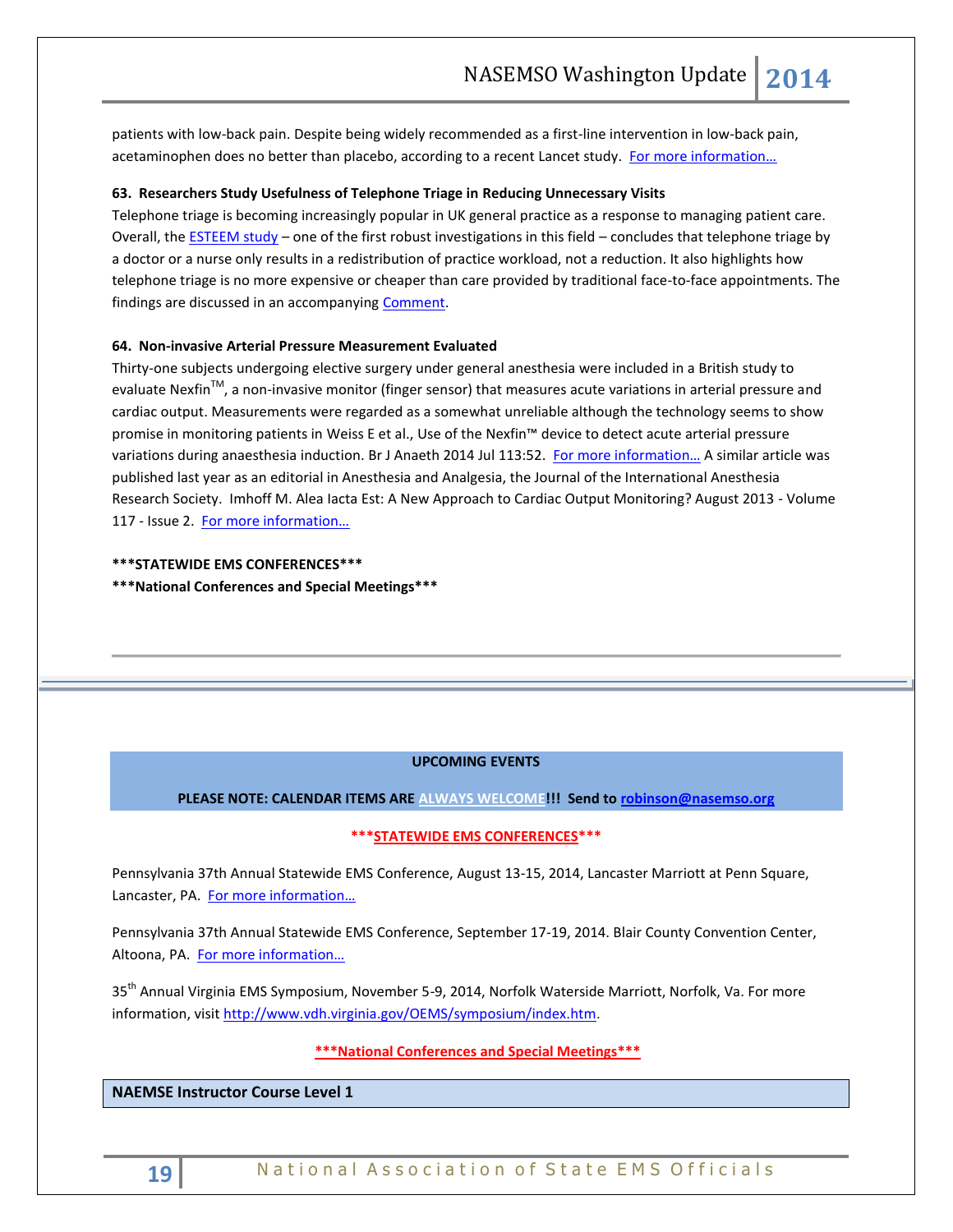NASEMSO Washington Update **2014**

| <b>Houston TX</b>    |
|----------------------|
|                      |
|                      |
| Manheim, PA          |
|                      |
| Reno, NV             |
|                      |
|                      |
| Greenville, SC       |
|                      |
| Reno, NV             |
|                      |
| For more information |
|                      |

Pinnacle EMS Leadership and Management Conference. July 21-25, 2014. Scottsdale, AZ. [For more information…](http://pinnacle-ems.com/)

[\\*2014 EMSC Program Meeting.](http://r20.rs6.net/tn.jsp?f=0017a16rEY-faAxKJOwcxlWN0Jpa__xXnyjMO4Pf_T7mIwFs3lUIQXD7S9yBXjXfV5A-trOg_oi8XzodEBYN0EXBMoS8V5Sn3JoVTZtkZ3i7JCUuhNQQhfiOs27AAD3kX9i5poaD2Ldnh5_7M1ltsssP3I-aAOokuhzZRrT8DzFptQGJ3MBorjye-ChDoBfv2erR_YELZkB_0HXaM0Rh9y1mGSTwdYjy_Z2aGcbxGYvKPLazzWGWxrpUhBxlQeWhVxq-1JIKINzqccW2dbU9QvbzyynxB0Pi7lb7qFhEyPLbMe5B1FQv-0el9XQ9lwMvwiWW6YI4swPrh36berDtsVKsnfeQct13_6z-0IunVMhmCxlWvGmzakryX4r3kzMmIgPaWHSHAzF51aSBwdpSjnm0s467aCf_zVLeK0HAIYUyTVCwh6vmkst-omkAo-HRDXDIVea76PCZ7MeEYSKNddQ9RiUTbhX_6hYOfusdxlGqLTaLcPj1-iwsDMuGcycxdWkkjUWbbsb6sQ9x9Dv7slfPw==&c=II48-dM8ZHlh_LnaSX47VE6-1dgVbuOCMhyJx5Oi3Cl7QiDNfwC0vg==&ch=r2qhFC4qt5dHUhtMfeDD8_KDaTnahtsAYkNTsQ0wL_ozbainQdNpJQ==) **July 29-August 1**, 2014 in Arlington, VA. Registration ends June 30, 2014.

ITS America World Congress. September 7-11, 2014. Detroit Marriott at the Renaissance Center. Detroit, MI. For [more information…](http://itsworldcongress.org/)

Public Meeting of the National EMS Advisory Council. September 9-10, 2014

NAEMSE Symposium. September 16-21, 2014. Peppermill Resort Hotel. Reno, NV. For more information...

Air Medical Transport Conference. September 22-24, 2014. Nashville, TN. For more information...

\*Hale Borealis Forum: Alaskan Partnerships Securing and Providing Health and Medical Care Before, During and After a Disaster. Hosted by State of Alaska Department of Health and Social Services. September 27-30, 2014 in Anchorage, AK. [For more information…](https://www.signup4.net/public/ap.aspx?EID=201P11E&OID=50)

NASEMSO Annual Meeting. October 6-10, 2014. Westin Cleveland and Cleveland Public Auditorium, Cleveland, OH. [For more information…](http://www.nasemso.org/Meetings/Annual/AnnualMeeting2014.asp)

ENA Annual Meeting. October 7-11, 2014. Indiana Convention Center. Indianapolis, IN. For more information...

ACEP Annual Meeting. October 27-October 30, 2014. Chicago, IL. For more information...

EMS Expo. November 9-13, 2014. Nashville, TN. [For more information…](http://emsworldexpo.com/)

[IAEM 62nd Annual Conference & EMEX 2014.](http://r20.rs6.net/tn.jsp?f=0017a16rEY-faAxKJOwcxlWN0Jpa__xXnyjMO4Pf_T7mIwFs3lUIQXD7ZGWHyXQVyvNTnwLThlXfS1UPKQRzF6qWPZ7VHEHLqgSDtV-qSJdKZG24eCnEWw9xpLPyJ0EY7SJl9-NsTtkMl0762iVcLqRH2ZTCfwAsnrdANYguu58E3lE3pgrzD-3l1J9cDg5Xw1DRhBnLuuT01QHd13Ru9uCItLOBJyXA6Vh&c=II48-dM8ZHlh_LnaSX47VE6-1dgVbuOCMhyJx5Oi3Cl7QiDNfwC0vg==&ch=r2qhFC4qt5dHUhtMfeDD8_KDaTnahtsAYkNTsQ0wL_ozbainQdNpJQ==) **November 14-19**, 2014 in San Antonio, Texas.

\*APHA Annual Meeting. November 15-19, 2014. New Orleans, LA. REGISTRATION IS NOW OPEN[! For more](http://www.apha.org/meetings/registration)  [information…](http://www.apha.org/meetings/registration)

Public Meeting of the National EMS Advisory Council. December 3-4, 2014